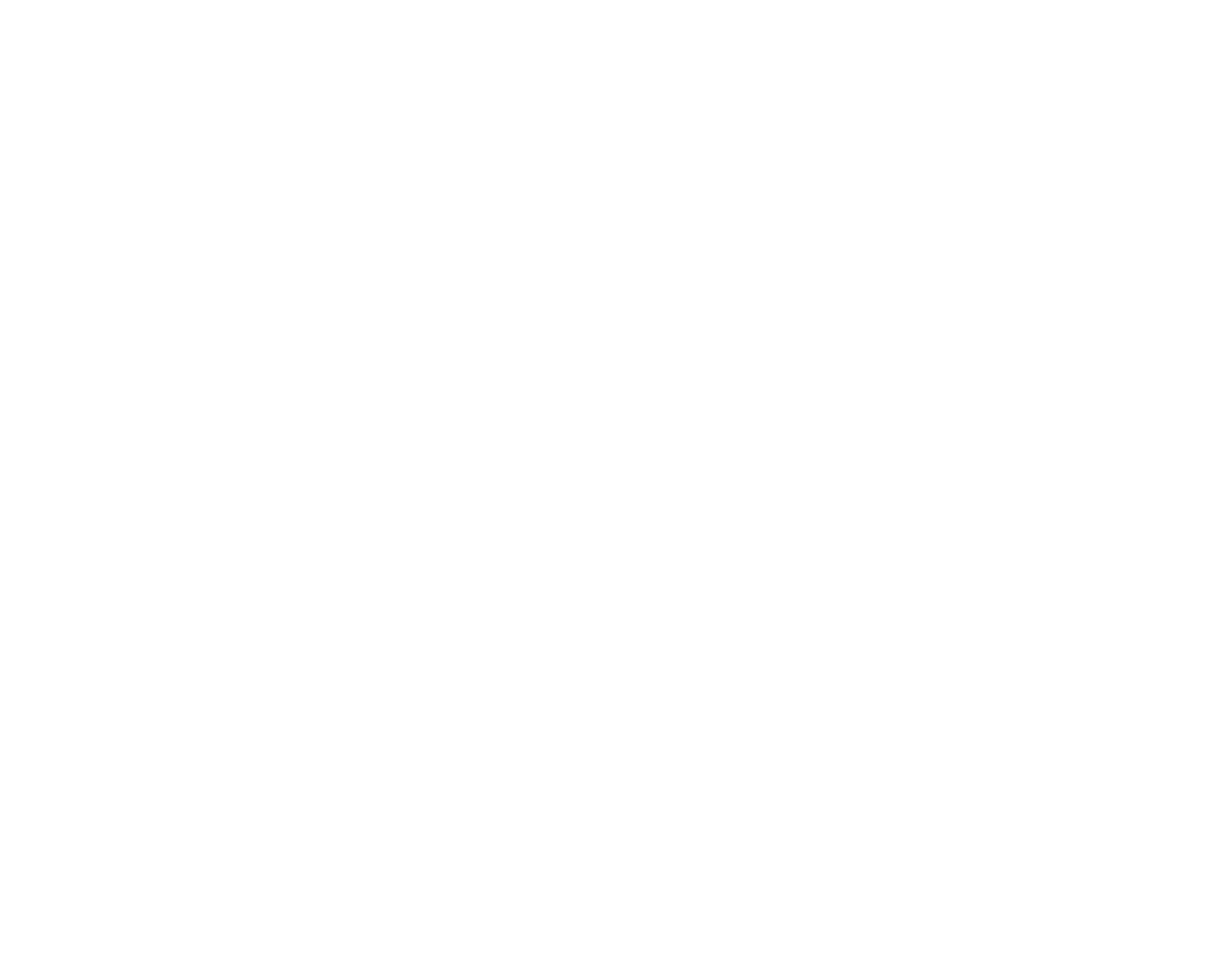- [139] Frank N. Wilner, "Give truckers an inch, they'll take a ton-mile: every liberalization has been a launching pad for further increases - trucking wants long combination vehicle restrictions dropped," Railway Age, May 1997 <http://findarticles.com/p/articles/mi\_m1215/is\_n5\_v198/ai\_19460645>.
- [140] James Coston, Amtrak Reform Council, 2001, in "America's long history of subsidizing transportation"
	- <http://www.trainweb.org/moksrail/advocacy/resources/subsidies/transport.htm>.
- [141] Frank Kofsky, Harry Truman and the War Scare of 1948 (New York: St. Martin's Press, 1993).
- [142] Noble, America by Design, pp. 6-7.
- [143] Nathanson, "The Militarization of the American Economy," in David Horowitz, ed., Corporations and the Cold War (New York and London: Monthly Review Press, 1969), p. 214.
- [144] David F. Noble, Forces of Production: A Social History of American Automation (New York: Alfred A. Knopf, 1984), pp. 5-6.
- $[145]$  Ibid., p. 6.
- [146] Baran and Sweezy, p. 220.
- [147] Nathanson, "The Militarization of the American Economy," p. 208.
- $[148]$  Ibid., p. 230.
- [149] Ibid., p. 230.
- [150] Ibid., pp. 222-25.
- [151] Noble, Forces of Production, p. 5.
- $[152]$  Ibid., p. 7.
- [153] Ibid., pp. 7-8.
- $[154]$  Ibid., pp. 47-48.
- [155] Ibid., p. 50.
- [156] Ibid., p. 52.
- [157] Ibid., pp. 8-9.
- [ $158$ ] Ibid., p. 47.
- [159] Ibid., pp. 48-49.
- $[160]$  Ibid., pp. 60-61.
- [161] Ibid., p. 213.
- [162] Nathanson, "The Militarization of the American Economy," p. 208.
- [163] Seymour Melman, The Permanent War Economy: American Capitalism in Decline (New York: Simon and Schuster, 1974), p. 11.
- $[164]$  Ibid., p. 21.
- [165] Paul Mattick, "The Economics of War and Peace," Dissent (Fall 1956), p. 377.
- $[166]$  Ibid., pp. 378-379.

## **MOLOCH**

## MASS-PRODUCTION INDUSTRY AS A STATIST CONSTRUCT

Kevin A. Carson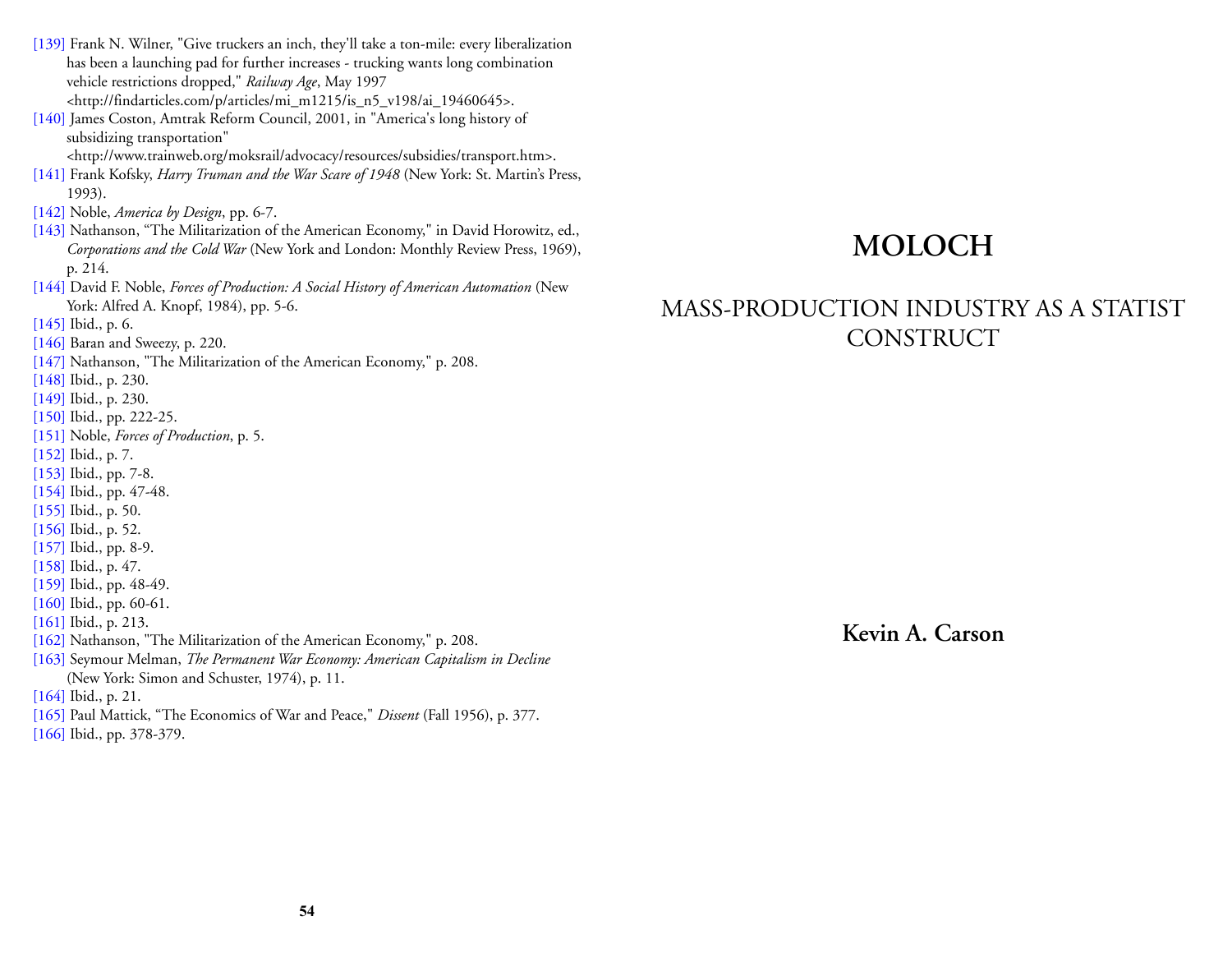Center for a Stateless Society Paper No. 3 (July 2009)

Council on Foreign Relations' Blueprint for World Hegemony, 1939-1945," in Holly Sklar, ed., Trilateralism: The Trilateral Commission and Elite Planning for World Management (Boston: South End Press, 1980), pp. 135-56

 $[125]$  "Now the price that brings the maximum monopoly profit is generally far above the price that would be fixed by fluctuating competitive costs, and the volume that can be marketed at that maximum price is generally far below the output that would be technically and economically feasible.... [The trust] extricates itself from this dilemma by producing the full output that is economically feasible, thus securing low costs, and offering in the protected domestic market only the quantity corresponding to the monopoly price--insofar as the tariff permits; while the rest is sold, or "dumped," abroad at a lower price.... "--Joseph Schumpeter, "Imperialism," in Imperialism, Social Classes: Two Essays by Joseph Schumpeter. Translated by Heinz Norden. Introduction by Hert Hoselitz (New York: Meridian Books, 1955) 79-80. Joseph Stromberg, by the way, did an excellent job of integrating this thesis, generally identified with the historical revisionism of the New Left, into the theoretical framework of Mises and Rothbard, in "The Role of State Monopoly Capitalism in the American Empire" *Journal of Libertarian Studies* Volume 15, no. 3 (Summer 2001), pp. 57-93. Available online at

<http://www.mises.org/journals/jls/15\_3/15\_3\_3.pdf>.

- [126] Gabriel Kolko, Confronting the Third World: United States Foreign Policy 1945-1980 (New York: Pantheon Books, 1988), p. 120.
- [127] United States Participation in the Multilateral Development Banks in the 1980s. Department of the Treasury (Washingon, DC: 1982), p. 9.
- [128] L. S. Stavrianos, *Promise of the Coming Dark Age*, p. 42.
- [129] Baran and Sweezy, pp. 146-147.
- $[130]$  Ibid., p. 219.
- [131] George Orwell, 1984. Signet Classics Reprint (New York: Harcourt Brace Jovanovich, 1949, 1981), p. 157.
- [132] Ibid., pp. 173-174.
- [133] Jim Motavalli, "Getting Out of Gridlock: Thanks to the Highway Lobby, Now We're Stuck in Traffic. How Do We Escape?" E Magazine, March/April 2002 <http://www.emagazine.com/view/?534>.
- [134] Mike Ferner, "Taken for a Ride on the Interstate Highway System," MRZine (*Monthly Review*) June 28, 2006 <http://mrzine.monthlyreview.org/ferner280606.html>.
- [135] Justin Fox, "The Great Paving How the Interstate Highway System helped create the modern economy--and reshaped the FORTUNE 500." Reprinted from Fortune. CNNMoney.Com, January 26, 2004

<http://money.cnn.com/magazines/fortune/fortune\_archive/2004/01/26/358835/ind ex.htm>.

- [136] Edwin Black, "Hitler's Carmaker: How Will Posterity Remember General Motors' Conduct? (Part 4)" History News Network, May 14, 2007 <http://hnn.us/articles/38829.html>.
- [137] Ferner, "Taken for a Ride."
- $[138]$  Ibid.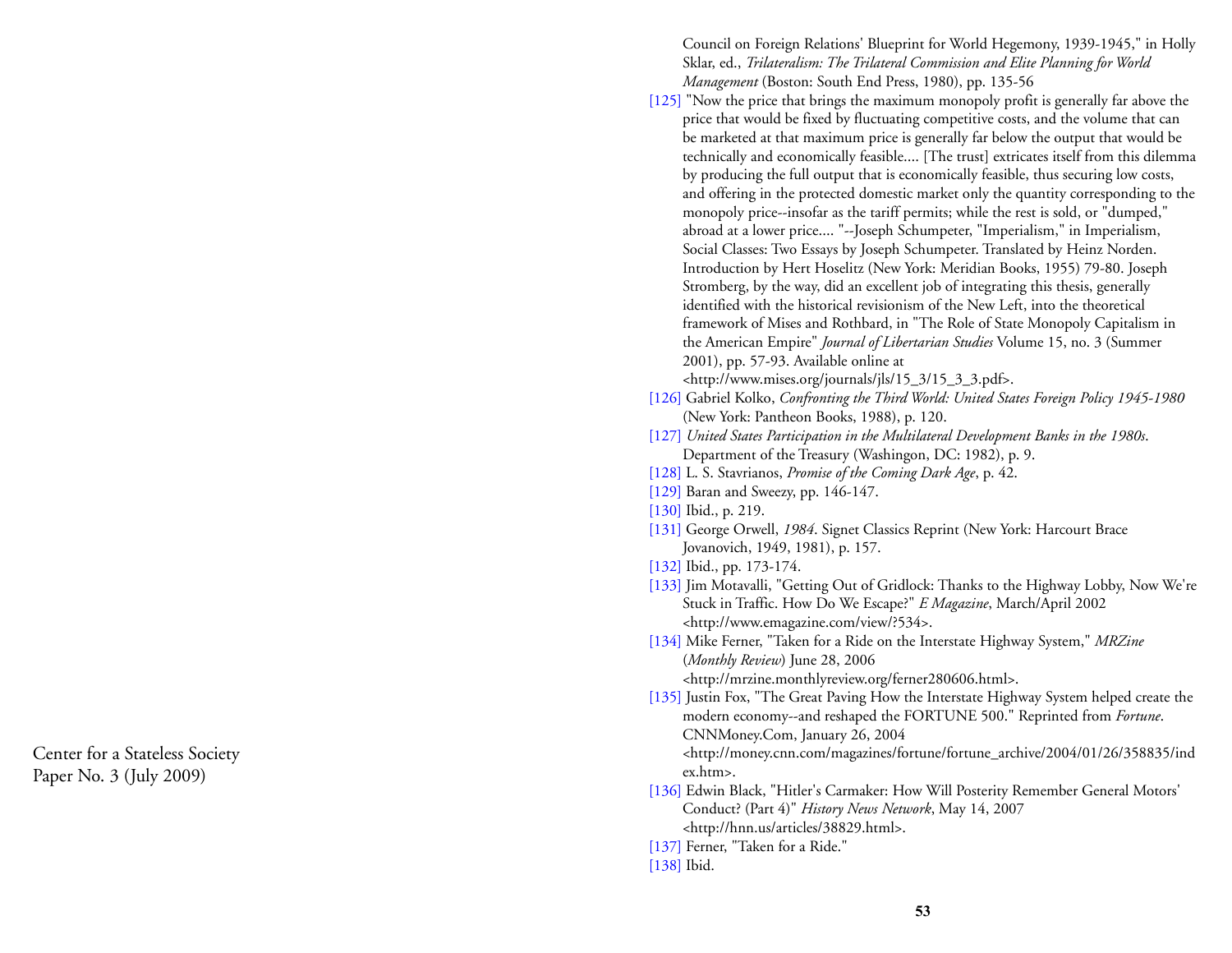- $[96]$  Ibid., pp. 112-113.
- [97] Ibid., p. 136.
- [98] Ibid., p. 247.
- [99] Ibid., pp. 83-84.
- $[100]$  Ibid., p. 84.
- [101] Ibid., p. 162.
- $[102]$  Ibid. pp. 216-17.
- [103] Stein, Size, Efficiency, and Community Enterprise, p. 79.
- [104] Naomi Klein, *No Logo* (New York: Picador, 1999), p. 14.
- [105] Chandler, The Visible Hand, p. 411.
- [106] Baran and Sweezy, Monopoly Capital, p. 108.
- [107] Gabriel Kolko, The Triumph of Conservatism: A Reinterpretation of American History 1900-1916 (New York: The Free Press of Glencoe, 1963) 3.
- [108] Chandler, The Visible Hand, p. 316.
- $[109]$  Ibid., p. 331.
- [110] Paul Sweezy, "Competition and Monopoly," Monthly Review (May 1981), pp. 1-16.
- [111] Kolko, Triumph of Conservatism, p. 58.
- [112] Ibid., pp. 98-108. In the 1880s, repeated scandals involving tainted meat had resulted in U.S. Firms being shut out of several European markets. The big packers had turned to the government to inspect exported meat. By organizing this function jointly, through the state, they removed quality inspection as a competitive issue between them, and the government provided a seal of approval in much the same way a trade association would. The problem with this early inspection regime was that only the largest packers were involved in the export trade, which gave a competitive advantage to the small firms that supplied only the domestic market. The main effect of Roosevelt's Meat Inspection Act was to bring the small packers into the inspection regime, and thereby end the competitive disability it imposed on large firms. Upton Sinclair simply served as an unwitting shill for the meat-packing industry.
- [113] Butler Shaffer, Calculated Chaos: Institutional Threats to Peace and Human Survival (San Francisco: Alchemy Books, 1985), p. 143.
- $[114]$  Ibid., p. 268.
- [115] Ibid., p. 275.
- [116] Butler Shaffer, In Restraint of Trade: The Business Campaign Against Competition, 1918-1938 (Lewisburg: Bucknell University Press, 1997).
- [117] Ibid., pp. 82-84.
- [118] Kolko, Triumph of Conservatism, p. 287.
- [119] James O'Connor, *Fiscal Crisis of the State* (New York: St. Martin's Press, 1973), pp.  $6-7.$
- $[120]$  Ibid., p. 24.
- [121] Ibid., p. 24.
- [122] William Appleman Williams, The Tragedy of American Diplomacy (New York: Dell Publishing Company, 1959, 1962) 21-2.
- [123] Williams, The Contours of American History (Cleveland and New York: The World Publishing Company, 1961).
- [124] Laurence H. Shoup and William Minter, "Shaping a New World Order: The

## The Origins of Sloanist Mass Production

#### A Fork in the Road

The centralization of production in the Industrial Revolution, and the concentration of machine production in large factories, resulted mainly from the need to economize on steam power. According to Lewis Mumford,

> [Gigantism] was... abetted by the difficulties of economic power production with small steam engines: so the engineers tended to crowd as many productive units as possible on the same shaft, or within the range of steam pressure through pipes limited enough to avoid excessive condensation losses. The driving of the individual machines in the plant from a single shaft made it necessary to spot the machines along the shafting, without close adjustment to the topographical needs of the work itself....[1]

Steam power meant that machinery had to be concentrated in one place, in order to get the maximum use out of a single prime mover. According to William Waddell and Norman Bodek the typical factory, through the early 20th century, had machines lined up in long rows, "a forest of leather belts one arising from each machine, looping around a long metal shaft running the length of the shop," all dependent on the factory's central power plant.[2]

Electrical power put an end to this imperative. The invention of the prerequisites for electrical power-the dynamo, the alternator, the storage cell, the electric motor—and the development of small-scale electrically powered production machinery suitable for the small shop and power tools suitable for household production were, in Mumford's schema of technological history, what separated the neotechnic era from the preceding paleotechnic era—the era of coal, steam and Dark Satanic Mills.

If the paleotechnic had been a "coal-and-iron complex," in Mumford's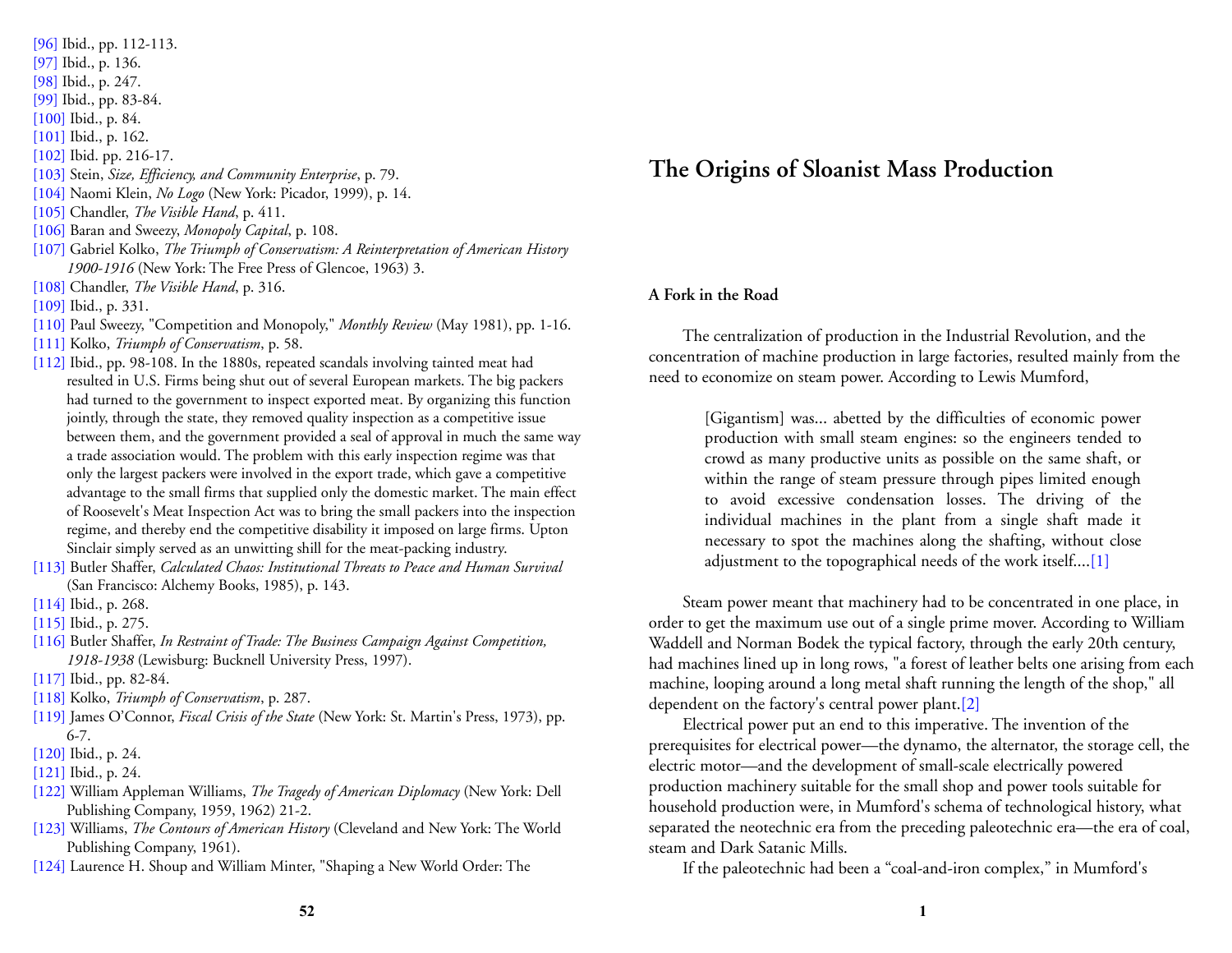terminology, the neotechic was an "electricity-and-alloy complex."[3] The defining features of the neotechnic were the decentralized production made possible by electricity, and the light weight and ephemeralization (to borrow a term from Buckminster Fuller) made possible by the light metals.

Electricity made possible the use of virtually any form of energy, indirectly, as a prime mover for production: combustibles of all kinds, sun, wind, water, even temperature differentials.  $[4]$  As it became possible to run free-standing machines with small electric motors, rather than running them off a single drive shaft, the central rationale for the factory system disappeared.

The decentralizing potential of small-scale, electrically powered machinery was a common theme among many writers from the late 19th century on. That, and the merging of town and village it made possible, were the central themes of Kropotkin's Fields, Factories and Workshops. With electricity "distributed in the houses for bringing into motion small motors of from one-quarter to twelve horsepower," it was possible to produce in small workshops and even homes. Freeing machinery up from a single prime mover ended all limits on the location of machine production. The primary justification for economy of scale, as it existed in the nineteenth century—the need to economize on horsepower—vanished when the distribution of electrical power eliminated reliance on a single source of power. $[5]$ 

The introduction of electrical power put small-scale machine production on an equal footing with machine production in the large factory.

> The introduction of the electric motor worked a transformation within the plant itself. For the electric motor created flexibility in the design of the factory: not merely could individual units be placed where they were wanted, and not merely could they be designed for the particular work needed: but the direct drive, which increased the efficiency of the motor, also made it possible to alter the layout of the plant itself as needed. The installation of motors removed the belts which cut off light and lowered efficiency, and opened the way for the rearrangement of machines in functional units without regard for the shafts and aisles of the old-fashioned factory: each unit could work at its own rate of speed, and start and stop to suit its own needs, without power losses through the operation of the plant as a whole.

> ...[T]he efficiency of small units worked by electric motors utilizing current either from local turbines or from a central power plant has given small-scale industry a new lease on life: on a purely technical basis it can, for the first time since the

(New York: MacMillan, 1990), p. 80.

- [65] Mumford, Technics and Civilization, p. 196.
- $[66]$  Ibid., p. 347.
- [67] Ibid., p. 241.
- [68] Barry Stein, Size, Efficiency, and Community Enterprise (Cambridge: Center for Community Economic Development, 1974), p. 41.
- $[69]$  Ibid., p. 43.
- [70] Ibid., p. 44.
- [71] Ibid., p. 58.
- [72] Chandler, The Visible Hand, p. 487.
- [73] Galbraith, The New Industrial State, p. 37.
- $[74]$  Ibid., p. 38.
- [75] Ibid., p. 39.
- [76] Ibid., pp.  $50-51$ .
- [77] Martin Hellwig, "On the Economics and Politics of Corporate Finance and Corporate Control," in Xavier Vives, ed., Corporate Governance: Theoretical and Empirical Perspectives (Cambridge: Cambridge University Press, 2000), pp. 100-101.
- [78] Ralph Estes, Tyranny of the Bottom Line: Why Corporations Make Good People Do Bad Things (San Francisco: Berrett-Koehler Publishers, 1996), p. 51.
- [79] Hellwig, pp. 101-102, 113.
- [80] Doug Henwood, Wall Street: How it Works and for Whom (London and New York: Verso, 1997), p. 3.
- [81] Galbraith, The New Industrial State, pp. 39-40.
- [82] Ibid., pp. 41-42.
- [83] Ibid., p. 65.
- [84] Piore and Sabel, p. 132.
- [85] Paul Goodman, People or Personnel, in People or Personnel and Like a Conquered Province (New York: Vintage Books, 1963, 1965), p. 58.
- [86] Paul Baran and Paul Sweezy, Monopoly Capitalism: An Essay in the American Economic and Social Order (New York: Monthly Review Press, 1966), pp. 128-129.
- [87] Ibid., p. 131.
- [88] This is the theme of Stuart Ewen, Captains of Consciousness: Advertising and the Social Roots of Consumer Culture (New York: McGraw-Hill, 1976).
- [89] Jeffrey Kaplan, "The Gospel of Consumption: And the better future we left behind," Orion, May/June 2008

<http://www.orionmagazine.org/index.php/articles/article/2962>.

- [90] Paul and Percival Goodman, Communitas: Means of Livelihood and Ways of Life (New York: Vintage Books, 1947, 1960), pp. 188-89.
- [91] Eric Rumble, "Toxic Shocker," Up! Magazine, January 1, 2007 <http://www.upmagazine.com/magazine/exclusives/Toxic\_Shocker\_3.shtml>.
- [92] Ralph Borsodi, The Distribution Age (New York and London: D. Appleton and Company, 1929), pp. 217, 228.
- [93] Quoted in Ibid., pp. 160-61.
- [94] Ibid., p. v.
- [95] Ibid., p.  $4$ .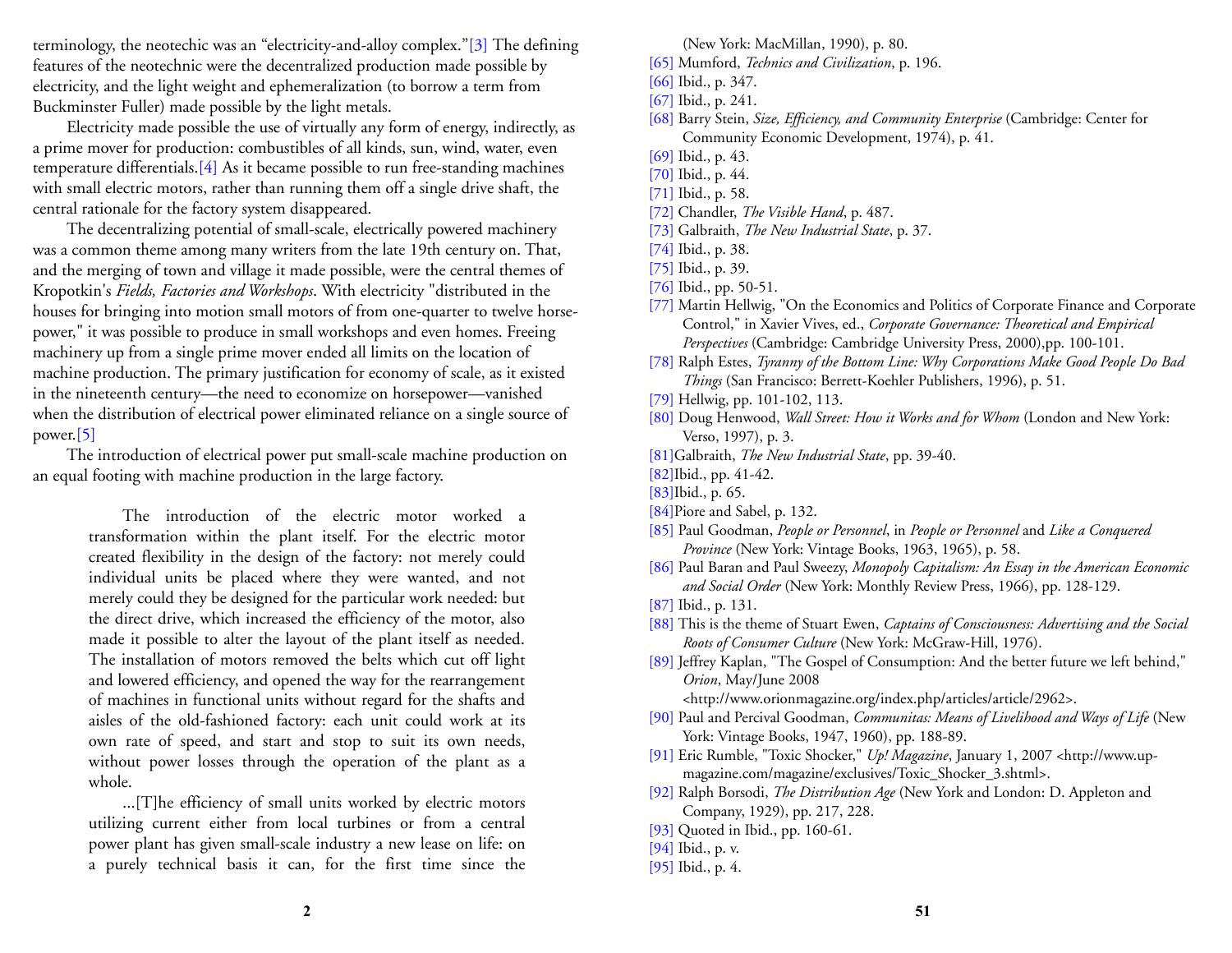[31] Piore and Sabel, pp. 66-67.

- [32] Robert Hessen, In Defense of the Corporation (Stanford, Calif.: Hoover Institution, 1979).
- [33] For a detailed account of the role of patents in American industrial history, see my previous C4SS paper, "Intellectual Property: A Libertarian Critique" C4SS Paper No. 2 (Summer 2009). See especially the material quoted from David Noble, America by Design: Science, Technology, and the Rise of Corporate Capitalism (New York: Alfred A. Knopf, 1977).
- [34] Mumford, Technics and Civilization, pp. 396-397.
- [35] Piore and Sabel, p. 50.
- $[36]$  Ibid., p. 49.
- $[37]$  Ibid., p. 54.
- [38] Ralph Borsodi, This Ugly Civilization (Philadelphia: Porcupine Press, 1929, 1975), pp.  $64-65.$
- [39] Ibid., p. 126.
- [40] John Kenneth Galbraith, The New Industrial State (New York: Signet Books, 1967), p. 16
- $[41]$  Ibid., p. 28.
- [42] Ibid., p. 31.
- $[43]$  Ibid., pp. 34-35.
- [44] Ibid., pp. 210-212.
- [45] Chandler, The Visible Hand, p. 6.
- [46] Ibid., pp. 6-7.
- $[47]$  Ibid., p. 241.
- [48] Ibid., p. 287.
- $[49]$  Ibid., p. 244.
- $[50]$  Ibid., p. 412.
- [51] Waddell and Bodek, p. 75.
- [52] Ibid., p. 140.
- [53] William Waddell, "The Irrelevance of the Economists," Evolving Excellence, May 6, 2009 <http://www.evolvingexcellence.com/blog/2009/05/the-irrelevance-of-theeconomists.html>.
- [54] Waddell and Bodek, p. 98.
- [55] Ibid., p. 122.
- [56] Ibid., p. 119.
- [57] Paul Hawken, Amory Lovins, and L. Hunter Lovins, Natural Capitalism: Creating the Next Industrial Revolution (Boston, New York, London: Little, Brown, and Company, 1999), pp. 129-30.
- [58] Waddell and Bodek, pp. 89, 92.
- [59] Ibid., pp. 122-123.
- $[60]$  Ibid., p. 39.
- [61] Hawken et al, pp. 129-130.
- [62] Ibid., pp. 128-129.
- $[63]$  Ibid., p. 129.
- [64] James P. Womack, Daniel T. Jones, Daniel Roos, The Machine That Changed the World

introduction of the steam engine, compete on even terms with the larger unit. Even domestic production has become possible again through the use of electricity: for if the domestic grain grinder is less efficient, from a purely mechanical standpoint, than the huge flour mills of Minneapolis, it permits a nicer timing of production to need, so that it is no longer necessary to consume bolted white flours because whole wheat flours deteriorate more quickly and spoil if they are ground too long before they are sold and used. To be efficient, the small plant need not remain in continuous operation nor need it produce gigantic quantities of foodstuffs and goods for a distant market: it can respond to local demand and supply; it can operate on an irregular basis, since the overhead for permanent staff and equipment is proportionately smaller; it can take advantage of smaller wastes of time and energy in transportation, and by face to face contact it can cut out the inevitable red-tape of even efficient large organizations. [6]

Mumford's comments on flour milling also anticipated the significance of small-scale powered machinery in making possible what later became known as "lean production."

Neotechnic methods, which could be reproduced anywhere, made possible a society where "the advantages of modern industry [would] be spread, not by transport—as in the nineteenth century—but by local development." The spread of technical knowledge and standardized methods would make transportation far less important.<sup>[7]</sup>

Mumford also described, in quite Kropotkinian terms, the "marriage of town and country, of industry and agriculture," resulting from the application of further refined neotechnic horticultural techniques and the decentralization of manufacturing in the neotechnic age.<sup>[8]</sup>

#### A Wrong Turn

The natural course of things, according to Borsodi, was that the "process of shifting production from the home and neighborhood to the distantly located factory" would have peaked with "the perfection of the reciprocating steamengine," and then leveled off until the invention of the electric motor reversed the process and enabled families and local producers to utilize the powered machinery previously restricted to the factory.[9] But it didn't happen that way.

Michael Piore and Charles Sabel described a fork in the road, based on which of two possible alternative ways was chosen for incorporating electrical power into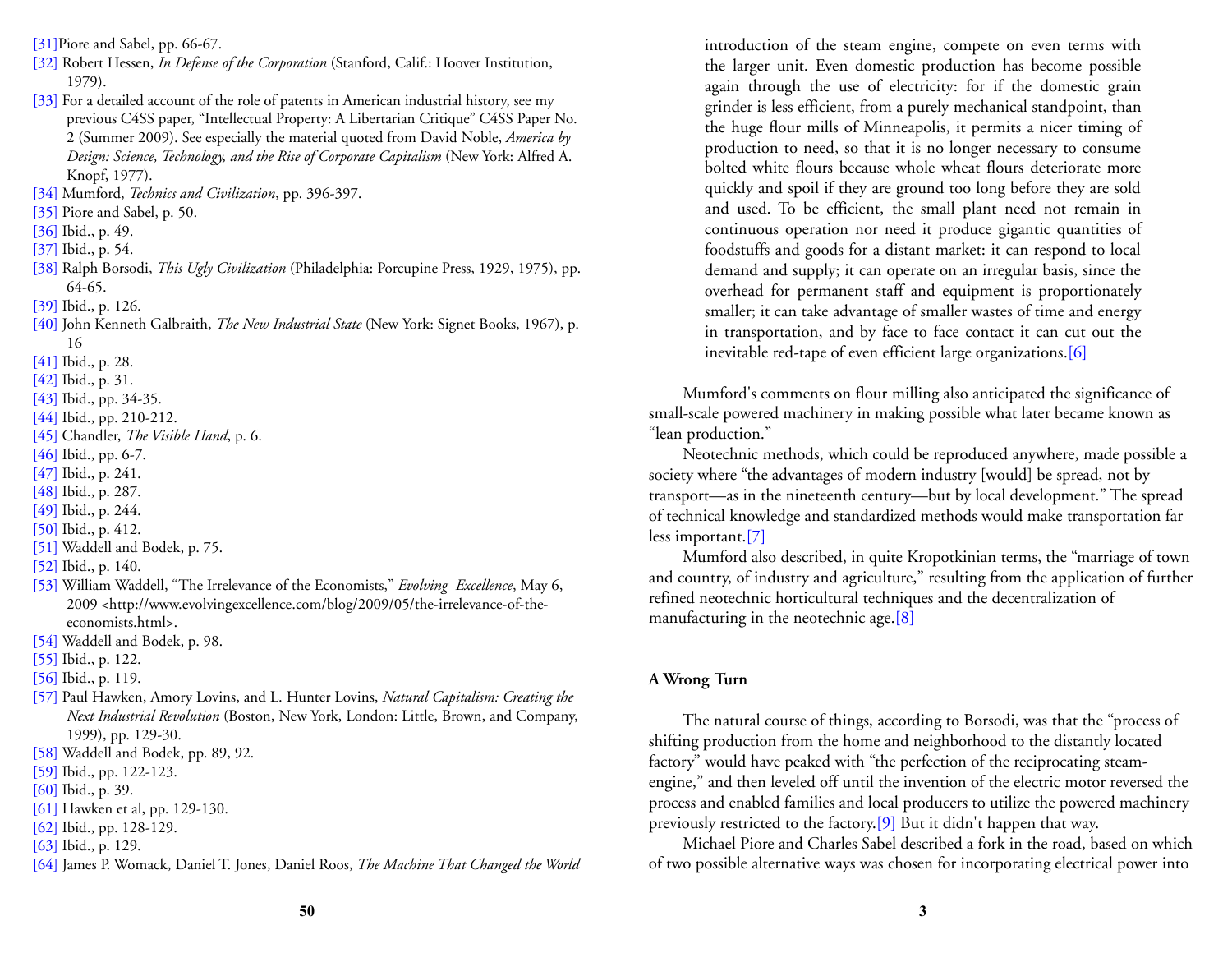manufacturing. The first, more in keeping with the unique potential of the new technology, was to integrate electrically powered machinery into small-scale craft production: "a combination of craft skill and flexible equipment," or "mechanized craft production."

> Its foundation was the idea that machines and processes could augment the craftsman's skill, allowing the worker to embody his or her knowledge in ever more varied products: the more flexible the machine, the more widely applicable the process, the more it expanded the craftsman's capacity for productive expression.

The other was to adapt electrical machinery to the preexisting framework of paleotechnic industrial organization-in other words, what was to become twentieth century massproduction industry. This latter alternative entailed breaking the production process down into its separate steps, and then substituting extremely expensive and specialized machinery for human skill. "The more specialized the machine-the faster it worked and the less specialized its operator needed to be—the greater its contribution to cutting production costs.[10]

The first path, unfortunately, was for the most part the one not taken; it has been followed only in isolated enclaves, particularly in the assorted industrial districts in Europe. The resurgence of relocalized, networked production in the latter days of Sloanist mass production-most notably in Toyota's network of suppliers, and in Emilia-Romagna and the rest of the "Third Italy"—was based on a resurrected version of the first path.

The second, mass-production model became the dominant form of industrial organization. Neotechnic advances like electrically powered machinery, which offered the potential for decentralized production and were ideally suited to a fundamentally different kind of society, have so far been integrated into the framework of mass production industry.

Mumford argued that the neotechnic advances, rather than being used to their full potential as the basis for a new kind of economy, were instead incorporated into a paleotechnic framework. Neotechnic had not "displaced the older regime" with "speed and decisiveness," and had not yet "developed its own form and organization." Mumford used Spengler's idea of the "cultural pseudomorph" to illustrate the process: "...in geology... a rock may retain its structure after certain elements have been leached out of it and been replaced by an entirely different kind of material. Since the apparent structure of the old rock remains, the new product is called a pseudomorph."

A similar metamorphosis is possible in culture: new forces, activities, institutions, instead of crystallizing independently into

### **NOTES**

- [1] Lewis Mumford, *Technics and Civilization* (New York: Harcourt, Brace, and Company, 1934), p. 224.
- [2] William H. Waddell and Norman Bodek, Rebirth of American Industry: A Study of Lean Management (Vancouver, WA: PCS Press, 2005), pp. 119-121.
- [3] Mumford, Technics and Civilization, p. 110.
- [4] Ibid., pp. 214, 221.
- [5] Peter Kropotkin, Fields, Factories and Workshops: or Industry Combined with Agriculture and Brain Work with Manual Work (New York: Greenwood Press, Publishers, 1968)  $[1898]$ , pp. 154., 179-180.
- [6] Mumford, Technics and Civilization, pp. 224-225.
- [7] Ibid., pp. 388-389.
- $[8]$  Ibid., pp. 258-259.
- [9] Ralph Borsodi, Prosperity and Security (New York and London: Harper & Brothers, 1938), p. 182.
- [10] Michael J. Piore and Charles F. Sabel, The Second Industrial Divide: Possibilities for *Prosperity* (New York: HarperCollins, 1984), pp. 4-6, 19.
- [11] Mumford, Technics and Civilization, p. 265.
- [12] Ibid., pp. 212-13.
- $[13]$ Ibid., p. 215.
- [14]Ibid., p. 236.
- [15] Ibid., p. 264.
- [16]Ibid., p. 265.
- $[17]$ Ibid., p. 266.
- [18] Ibid., p. 267.
- [19] Ibid., p. 264.
- [20] Alfred D.Chandler, Jr., The Visible Hand: The Managerial Revolution in American Business (Cambridge and London: The Belknap Press of Harvard University Press, 1977), p. 8.
- $[21]$  Ibid., p. 11.
- [22] William Lazonick, Business Organization and the Myth of the Market Economy (Cambridge, 1991), pp. 198-226.
- [23] Chandler, The Visible Hand, p. 79.
- $[24]$  Ibid., pp. 79, 96-121.
- $[25]$ Ibid., p. 209.
- [26] Ibid., p. 235.
- [ $27$ ] Ibid., p.  $240$ .
- [28] Piore and Sabel, pp. 66-67.
- [29] Matthew Josephson, The Robber Barons: The Great American Capitalists 1861-1901 (New York: Harcourt, Brace & World, Inc., 1934, 1962), pp. 77-78.

 $[30]$ Ibid., pp. 83-84.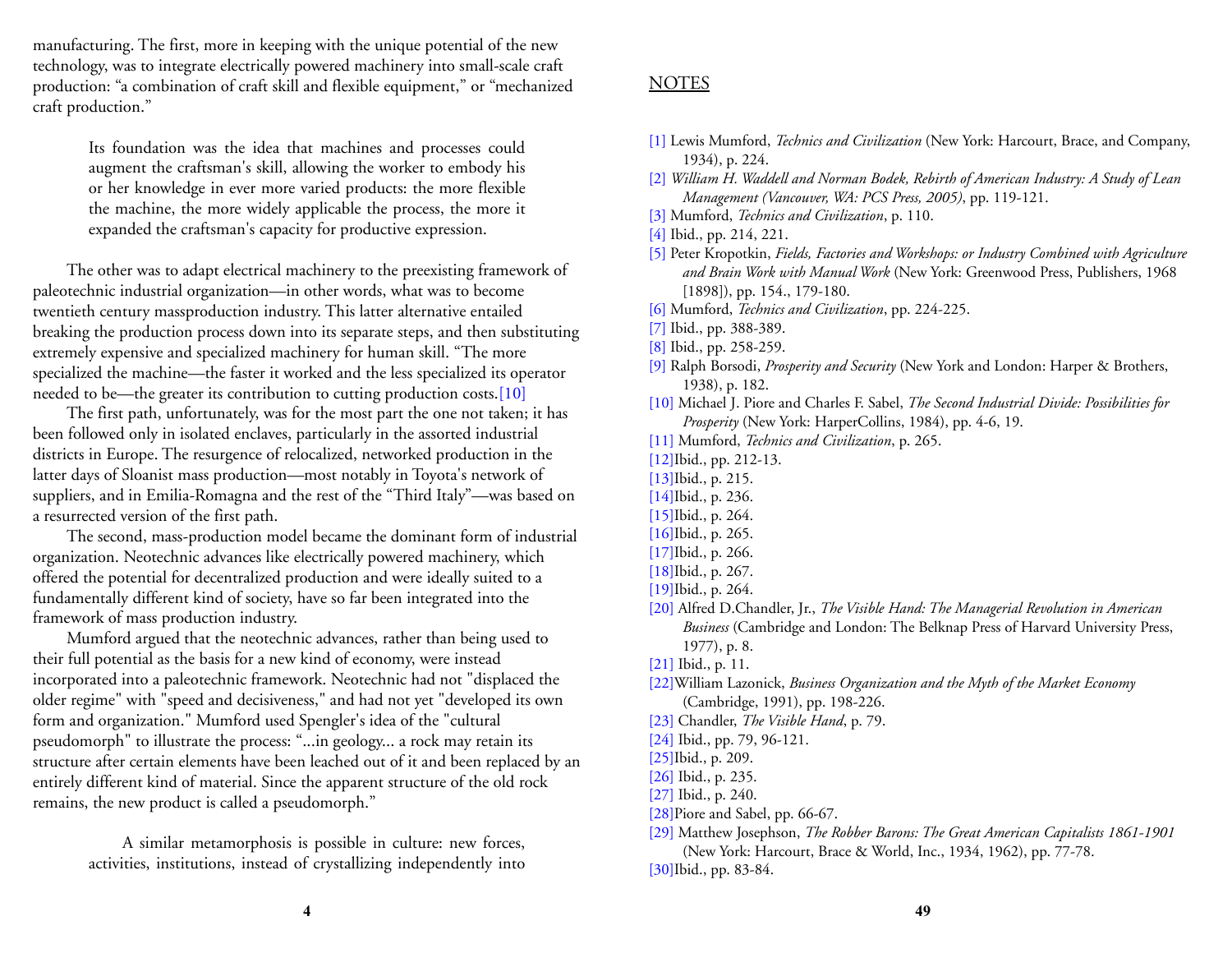## Conclusion

The unique potential of electrical power, for many decades, was diverted into a massproduction cul de sac. Only with the decay of the Sloanist system, beginning with the economic stagnation and oil shocks of the 1970s, did electrical power begin to live up to its decentralizing potential. A new mode of industrial production emerged based on the unique potential of electrical power: first the large-scale lean production methods developed by Taichi Ohno, the basis for the Toyota Production System developed in the '50s and '60s, which began to cause American industry such grief in the 1980s; and second the model of networked manufacturing (most notably that of Emilia-Romagna) that became so prevalent in the stagnation of the '70s and '80s. As Piore and Sabel put it, industry rediscovered, after a century-long dead end, how to integrate electrical power into manufacturing.

their own appropriate forms, may creep into the structure of an existing civilization.... As a civilization, we have not yet entered the neotechnic phase.... [W]e are still living, in Matthew Arnold's words, between two worlds, one dead, the other powerless to be  $born.[11]$ 

Emerging from the paleotechnic order, the neotechnic institutions have nevertheless in many cases compromised with it, given way before it, lost their identity by reason of the weight of vested interests that continued to support the obsolete instruments and the antisocial aims of the middle industrial era. Paleotechnic ideals still largely dominate the industry and the politics of the Western World.... To the extent that neotechnic industry has failed to transform the coal-and-iron complex, to the extent that it has failed to secure an adequate foundation for its humaner technology in the community as a whole, to the extent that it has lent its heightened powers to the miner, the financier, the militarist, the possibilities of disruption and chaos have increased.<sup>[12]</sup>

True: the industrial world produced during the nineteenth century is either technologically obsolete or socially dead. But unfortunately, its maggoty corpse has produced organisms which in turn may debilitate or possibly kill the new order that should take its place: perhaps leave it a hopeless cripple.[13]

The new machines followed, not their own pattern, but the pattern laid down by previous economic and technical structures.  $|14|$ 

The fact is that in the great industrial areas of Western Europe and America..., the paleotechnic phase is still intact and all its essential characteristics are uppermost, even though many of the machines it uses are neotechnic ones or have been made over-as in the electrification of railroad systems-by neotechnic methods. In this persistence of paleotechnics... we continue to worship the twin deities, Mammon and Moloch....[15]

We have merely used our new machines and energies to further processes which were begun under the auspices of capitalist and military enterprise: we have not yet utilized them to conquer these forms of enterprise and subdue them to more vital and humane purposes....[16]

Not alone have the older forms of technics served to constrain the development of the neotechnic economy: but the new inventions and devices have been frequently used to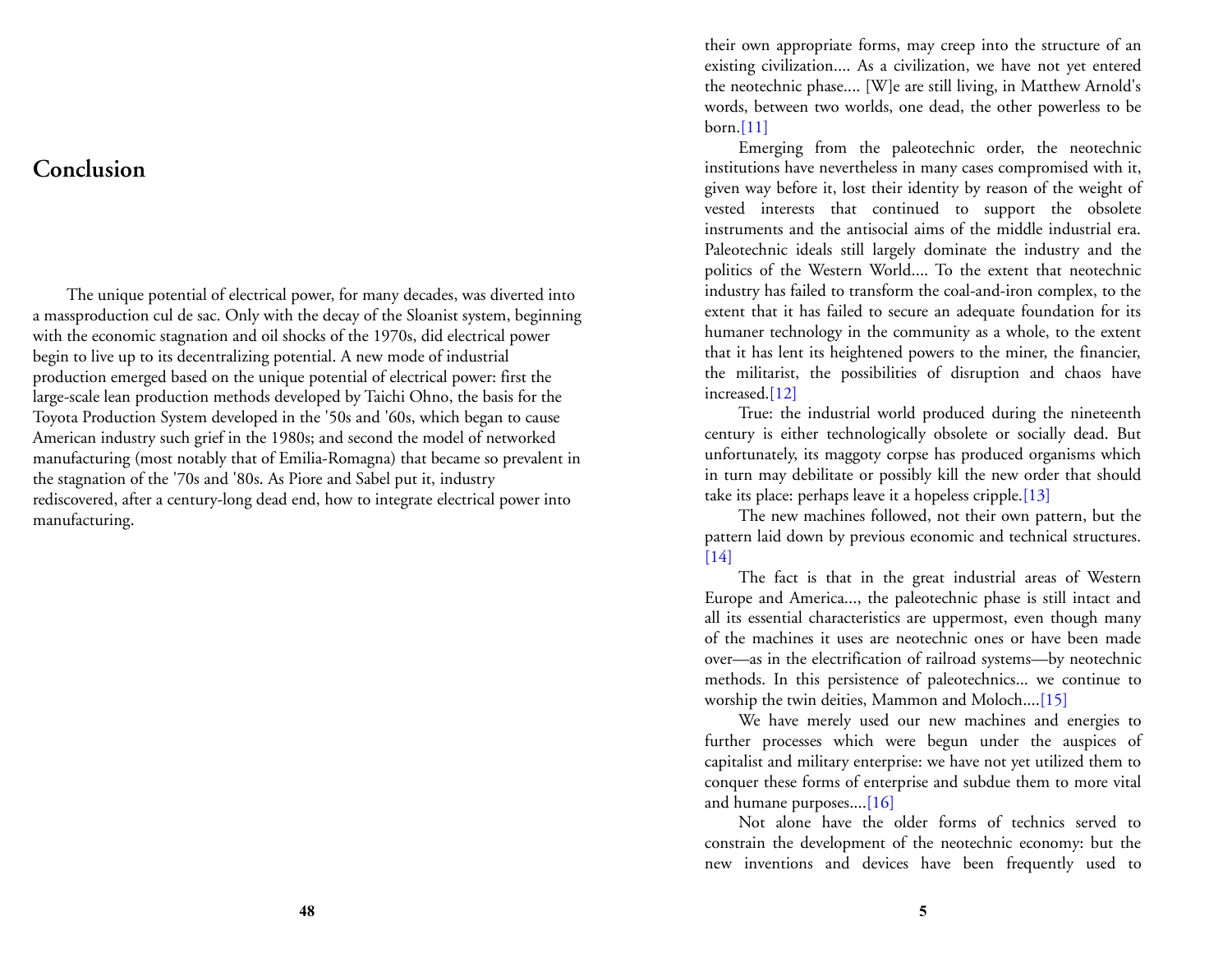maintain, renew, stabilize the structure of the old social order....  $[17]$ 

The present pseudomorph is, socially and technically, thirdrate. It has only a fraction of the efficiency that the neotechnic civilization as a whole may possess, provided it finally produces its own institutional forms and controls and directions and patterns. At present, instead of finding these forms, we have applied our skill and invention in such a manner as to give a fresh lease of life to many of the obsolete capitalist and militarist institutions of the older period. Paleotechnic purposes with neotechnic means: that is the most obvious characteristic of the present order.[18]

For Mumford, Soviet Russia was a mirror image of the capitalist West in shoehorning neotechnic technology into a paleotechnic institutional framework. Despite the neotechnic promise of Lenin's "electrification plus Soviet power," the Soviet aesthetic ideal was that of the Western mass-production factory: "the worship of size and crude mechanical power, and the introduction of a militarist technique in both government and industry...."[19]

#### The Role of the State in Tipping the Balance

How were existing institutional interests able to thwart the revolutionary potential of electrical power, and divert neotechnic technologies into paleotechnic channels? The answer is that the state tipped the balance.

The state played a central role in the triumph of mass-production industry in the United States.

The state's subsidies to long-distance transportation were first and most important. Large manufacturing firms presupposed a national market built on the national railroad network. A high-volume national transportation system was an indispensable prerequisite for big business.

We quoted Mumford's observation above, that the neotechnic revolution offered to substitute industrialization by local economic development for reliance on long-distance transport. State policies, however, tipped the balance in the other direction: they artificially shifted the competitive advantage toward industrial concentration and long-distance distribution.

Alfred Chandler, a leading enthusiast of the large mass-production corporation, himself admitted as much: all the advantages he claimed for mass production presupposed a highvolume, high-speed, high-turnover distribution system on a national scale, without regard to whether the costs of the latter exceeded the alleged benefits of the former...

replacement for the classic self-correcting mechanisms of the competitive, cost-minimizing, profit-maximizing firm.[164]

A great deal of what is called "progress" amounts, not to an increase in the volume of consumption per unit of labor, but to an increase in the inputs consumed per unit of consumption—namely, the increased cost and technical sophistication entailed in a given unit of output, with no real increase in efficiency.

The chief virtue of the military economy is its utter unproductivity. That is, it does not compete with private industry to supply any good for which there is consumer demand. But military production is not the only such area of unproductive government spending. Neo-Marxist Paul Mattick elaborated on the theme in a 1956 article. The overbuilt corporate economy, he wrote, ran up against the problem that "[p]rivate capital formation... finds its limitation in diminishing market-demand." The State had to absorb part of the surplus output; but it had to do so without competing with corporations in the private market. Instead, "[g]overnment-induced production is channeled into non-market fields--the production of non-competitive public-works, armaments, superfluities and waste.  $[165]$ 

In order to increase the scale of production and to accummulate [sic] capital, government creates "demand" by ordering the production of non-marketable goods, financed by government borrowings. This means that the government avails itself of productive resources belonging to private capital which would otherwise be idle.<sup>[166]</sup>

Such consumption of output, while not always directly profitable to private industry, serves a function analogous to foreign "dumping" below cost, in enabling industry to operate at full capacity despite the insufficiency of private demand to absorb the entire product at the cost of production.

It's interesting to consider how many segments of the economy have a guaranteed market for their output, or a "conscript clientele" in place of willing consumers. The "military-industrial complex" is well known. But how about the state's education and penal systems? How about the automobile-trucking-highway complex, or the civil aviation complex? Foreign surplus disposal ("export dependant monopoly capitalism") and domestic surplus disposal (government purchases) are different forms of the same phenomenon.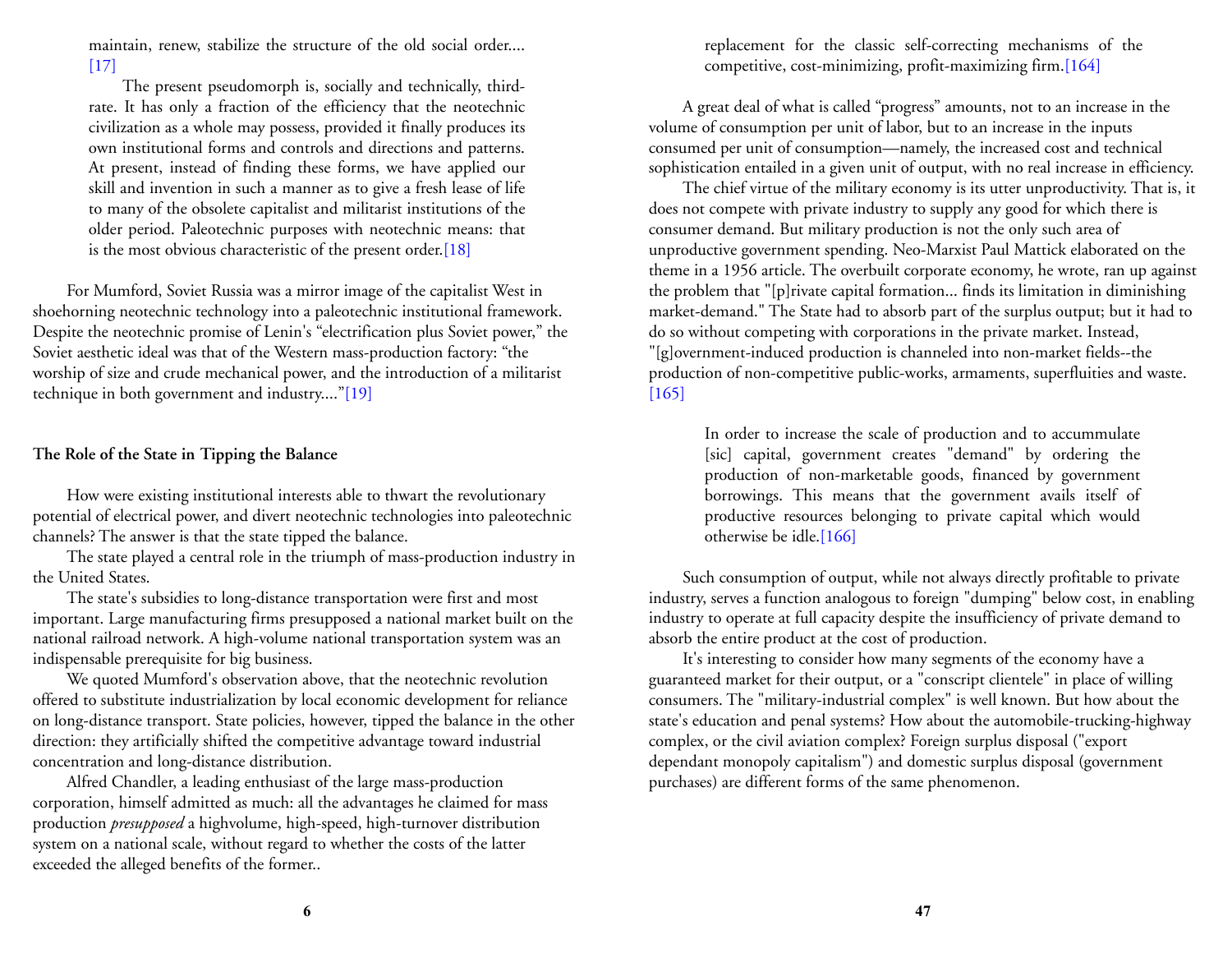Industrial automation was introduced in private industry as an offshoot of the military economy. The first analog computer-controlled industrial operations were in the electrical power and petroleum refining industries in the 1950s. By 1959, Texaco's Port Arthur refinery placed production under full digital computer control, and was followed in 1960 by Monsanto's Louisiana ammonia plant and B. F. Goodrich's vinyl plant in Calvert, Kentucky. From there the revolution quickly spread to steel rolling mills, blast furnaces, and chemical processing plants. By the 1960s, computerized control evolved from open-loop to closed-loop feedback systems, with computers making adjustments automatically based on sensor feedback.[160]

Numerically controlled machine tools, in particular, were first developed with Air Force money, and first introduced (both with Air Force funding and under Air Force pressure) in the aircraft and the aircraft engines and parts industries, and in USAF contractors in the machine tool industry.[161]

So the military economy and other state-created industries were an enormous sponge for surplus capital and surplus output. The heavy industrial and high tech sectors were given a virtually guaranteed outlet, not only by U.S. military procurement, but by grants and loan guarantees for foreign military sales under the Military Assistance Program.

Although apologists for the military-industrial complex have tried to stress the relatively small fraction of total production represented by military goods, it makes more sense to compare the volume of military procurement to the amount of idle capacity. Military production runs amounting to a minor percentage of total production might absorb a major part of total idle production capacity, and have a huge effect on reducing unit costs. Besides, the rate of profit on military contracts tends to be quite a bit higher, given the fact that military goods have no "standard" market price, and the fact that prices are set by political means (as periodic Pentagon budget scandals should tell us).[162] So military contracts, small though they might be as a portion of a firm's total output, might well make the difference between profit and loss.

Seymour Melman described the "permanent war economy" as a privatelyowned, centrally planned economy that included most heavy manufacturing and high tech industry. This "state-controlled economy" was based on the principles of "maximization of costs and of government subsidies."[163]

> It can draw on the federal budget for virtually unlimited capital. It operates in an insulated, monopoly market that makes the statecapitalist firms, singly and jointly, impervious to inflation, to poor productivity performance, to poor product design and poor production managing. The subsidy pattern has made the statecapitalist firms failureproof. That is the state-capitalist

...[M] odern business enterprise appeared for the first time in history when the volume of economic activities reached a level that made administrative coordination more efficient and more profitable than market coordination.[20]

...[The rise of administrative coordination first] occurred in only a few sectors or industries where technological innovation and market growth created high-speed and high-volume throughput.  $\lceil 21 \rceil$ 

William Lazonick, a disciple of Chandler, described the process as obtaining "a large market share in order to transform the high fixed costs into low unit  $costs....$ "[22]

The railroad and telegraph, "so essential to high-volume production and distribution," were in Chandler's view what made possible this steady flow of goods through the distribution pipeline.[23]

The primacy of such state-subsidized infrastructure is indicated by the very structure of Chandler's book. He begins with the railroads and telegraph system, themselves the first modern, multi-unit enterprises. [24] And in subsequent chapters, he recounts the successive evolution of a national wholesale network piggybacking on the centralized transportation system, followed by a national retail system, and only then by large-scale manufacturing for the national market. A national long-distance transportation system led to mass distribution, which in turn led to mass production.

The revolution in the processes of distribution and production rested in large part on the new transportation and communications infrastructure. Modern mass production and mass distribution depend on the speed, volume, and regularity in the movement of goods and messages made possible by the coming of the railroad, telegraph and steamship.[25]

The coming of mass distribution and the rise of the modern mass marketers represented an organizational revolution made possible by the new speed and regularity of transportation and communication.<sup>[26]</sup>

...The new methods of transportation and communication, by permitting a large and steady flow of raw materials into and finished products out of a factory, made possible unprecedented levels of production. The realization of this potential required, however, the invention of new machinery and processes.[27]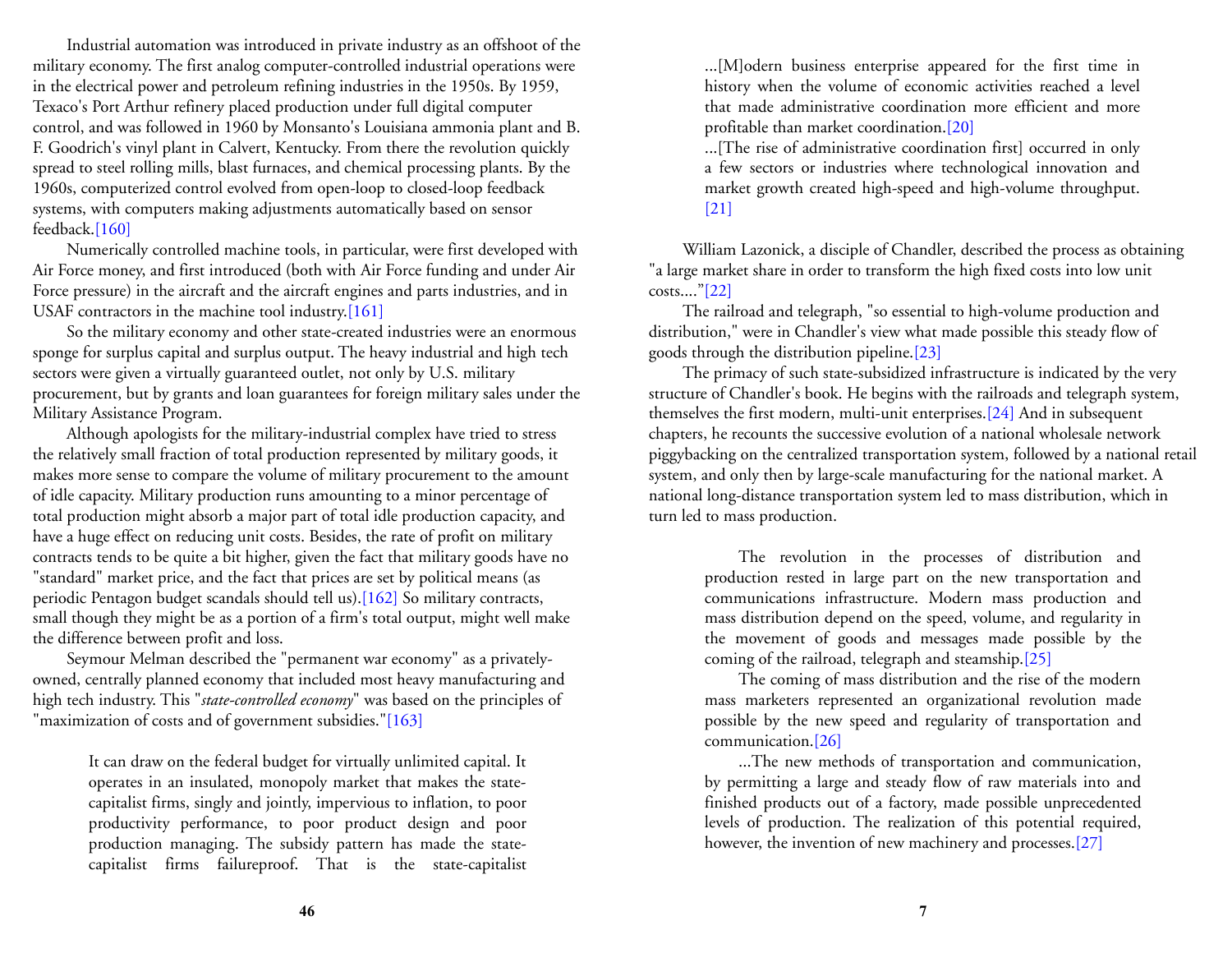We can't let Chandler get by without challenging his implicit assumption (shared by many technocratic liberals) that paleotechnic industry was more efficient than the decentralized, small-scale production methods of Kropotkin and Borsodi. The possibility never occurred to him that massive state intervention, at the same time as it enabled the revolutions in corporate size and capitalintensiveness, might also have tipped the balance between alternative forms of production technology.

First, the national railroad system simply never would have come into existence on such a scale, with a centralized network of trunk lines of such capacity, had not the state rammed the project through.

Piore and Sabel describe the enormous capital outlays, and the enormous transaction costs to be overcome, in creating a national railroad system. Not only the startup costs of actual physical capital, but those of securing rights of way, were "huge":

It is unlikely that railroads would have been built as quickly and extensively as they were but for the availability of massive government subsidies.

Other transaction costs overcome by government, in creating the railroad system, included the revision of tort and contract law (e.g., to exempt common carriers from liability for many kinds of physical damage caused by their operation).[28]

According to Matthew Josephson, for ten years or more before 1861, "the railroads, especially in the West, were 'land companies' which acquired their principal raw material through pure grants in return for their promise to build, and whose directors... did a rushing land business in farm lands and town sites at rising prices."

For example, under the terms of the Pacific Railroad bill, the Union Pacific (which built from the Mississippi westward) was granted twelve million acres of land and \$27 million worth of thirty-year government bonds. The Central Pacific (built from the West Coast eastward) received nine million acres and \$24 million worth of bonds.[29]

An engineer named Judah, an early enthusiast for what became the Central Pacific, assured potential investors, "that it could be done—if government aid were *obtained*. For the cost would be terrible." Collis Huntington, the leading promoter for the project, engaged in a sordid combination of strategically placed bribes and appeals to communities' fears of being bypassed, in order to extort grants of "rights" of way, terminal and harbor sites, and... stock or bond subscriptions ranging from \$150,000 to \$1,000,000" from a long string of local governments that included San Francisco, Stockton, and Sacramento.[30]

particular, the military. The Air Force SAGE air defense system alone, for example, employed the bulk of the country's programmers..."

SAGE produced, among other things, "a digital computer that was fast enough to function as part of a continuous feedback control system of enormous complexity," which could therefore "be used continuously to monitor and control a vast array of automatic equipment in 'real time'...." These capabilities were key to later advances industrial automation.[156]

The same pattern prevailed in the machine tool industry, the primary focus of Forces of Production. The share of total machine tools in use that were under ten years old rose from 28% in 1940 to 62% in 1945. At the end of the war, three hundred thousand machine tools were declared surplus and dumped on the commercial market at fire-sale prices. Although this caused the industry to contract (and consolidate), the Cold War resulted in a revival of the machine tools industry. R&D expenditures in machine tools expanded eightfold from 1951 to 1957, thanks to military needs. In the process, the machine tool industry became dominated by the "cost plus" culture of military industry, with its guaranteed profit.[157]

The specific technologies used in automated control systems for machine tools all came out of the military economy:

> ...[T]he effort to develop radar-directed gunfire control systems, centered at MIT's Servomechanisms Laboratory, resulted in a range of remote control devices for position measurement and precision control of motion; the drive to develop proximity fuses for mortar shells produced miniaturized transceivers, early integrated circuits, and reliable, rugged, and standardized components. Finally, by the end of the war, experimentation at the National Bureau of Standards, as well as in Germany, had produced magnetic tape, recording heads (tape readers), and tape recorders for sound movies and radio, as well as information storage and programmable machine control.[158]

In particular, World War II R&D for radar-directed gunfire control systems was the primary impetus behind the development of servomechanisms and automatic control,

> pulse generators, to convey precisely electrical information; transducers, for converting information about distance, heat, speed, and the like into electrical signals; and a whole range of associated actuating, control and sensing devices.[159]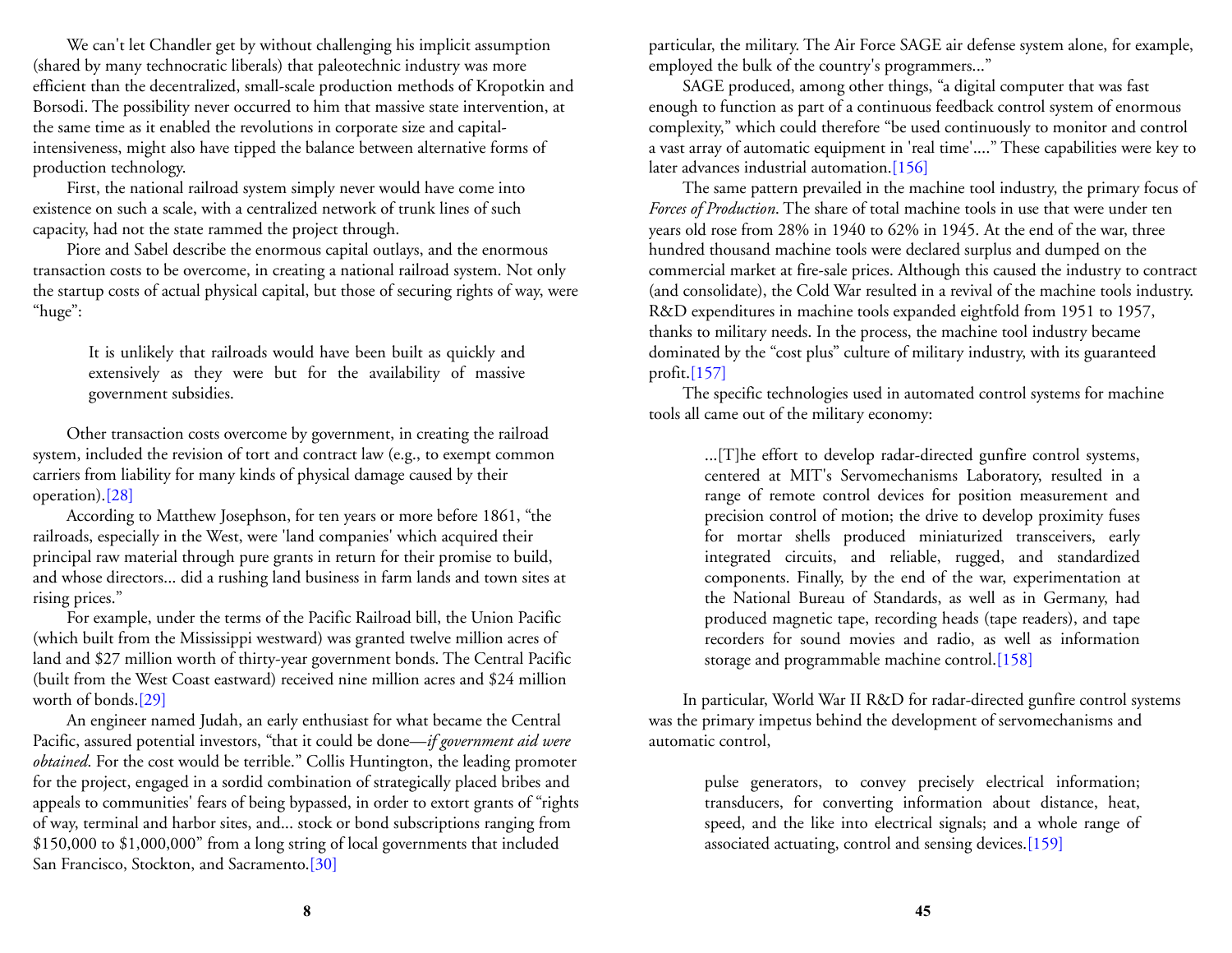automation, cybernetics and miniaturized electronics all emerged directly from the military-funded R&D of WWII and the early Cold War. The aircraft, electronics and machine tools industries were transformed beyond recognition by the military economy. $[151]$ 

"The modern electronics industry," Noble writes, "was largely a military creation." Before the war, the industry consisted largely of radio.[152] Miniaturized electronics and cybernetics were almost entirely the result of military R&D.

> Miniaturization of electrical circuits, the precursor of modern microelectronics, was promoted by the military for proximity fuses for bombs.... Perhaps the most significant innovation was the electronic digital computer, created primarily for ballistics calculations but used as well for atomic bomb analysis. After the war, the electronics industry continued to grow, stimulated primarily by military demands for aircraft and missile guidance systems, communications and control instruments, industrial control devices, high-speed electronic computers for air defense command and control networks..., and transistors for all of these devices.... In 1964, two-thirds of the research and development costs in the electrical equipment industry (e.g., those of GE, Westinghouse, RCA, Raytheon, AT&T, Philco, IBM, Sperry Rand\_ were still paid for by the government.[153]

The transistor, "the outgrowth of wartime work on semi-conductors," came out of Bell Labs in 1947. Despite obstacles like high cost and reliability, and resistance resulting from path dependency in the tube-based electronic industry, the transistor

> won out through the large-scale and sustained sponsorship of the military, which needed the device for aircraft and missile control, guidance, and communications systems, and for the digital command-and-control computers that formed the core of their defense networks.[154]

In cybernetics, likewise, the electronic digital computer was developed largely in response to military needs. ENIAC, developed for the Army at the University's Moore School of Electrical Engineering, was used for ballistics calculations and for calculations in the atomic bomb project.[155] Despite the reduced cost and increased reliability of hardware, and advances in computer language software systems, "in the 1950s the main users remained government agencies and, in

Absent the land grants and government purchases of railroad bonds, the railroads would likely have developed instead along the initial lines described by Mumford: many local rail networks linking communities into local industrial economies. The regional and national interlinkages of local networks, when they did occur, would have been fewer and smaller in capacity. The comparative costs of local and national distribution, accordingly, would have been quite different. In a nation of hundreds of local industrial economies, with long-distance rail transport much more costly than at present, the natural pattern of industrialization would have been to integrate small-scale power machinery into flexible manufacturing for local markets.

Instead, the state artificially aggregated the demand for manufactured goods into a single national market, and artificially lowered the costs of distribution for those serving that market. In so doing, it drastically increased both market areas and predominant firm size. In effect, it created an artificial ecosystem to which large-scale, mass-production industry was best "adapted."

The first organisms to adapt themselves to this artificial ecosystem, as recounted by Chandler, were the national wholesale and retail networks, with their dependence on high turnover and dependability. Then, piggybacked on them, were the large manufacturers serving the national market. But they were only "more efficient" in terms of their more efficient exploitation of an artificial environment which itself was characterized by the concealment and externalization of costs. With all the concealed and externalized costs fully subsumed into the price of mass-produced goods, rather than shifted onto society or the taxpayer, it is likely that the overall cost of goods produced flexibly on general-purpose machinery for local markets would have been less than that of mass-produced goods.

Besides almost single-handedly creating the artificially unified and cheap national market without which national manufacturers could not have existed, the railroad companies also actively promoted the concentration of industry through their rate policies. Piore and Sabel argue that "the railroads' policy of favoring their largest customers, through rebates," was a central factor in the rise of the large corporation. Once in place, the railroads-being a high fixed-cost industry-had

a tremendous incentive to use their capacity in a continuous, stable way. This incentive meant, in turn, that they had an interest in stabilizing the output of their principal customers-an interest that extended to protecting their customers from competitors who were served by other railroads. It is therefore not surprising that the railroads promoted merger schemes that had this effect, nor that they favored the resulting corporations or trusts with rebates.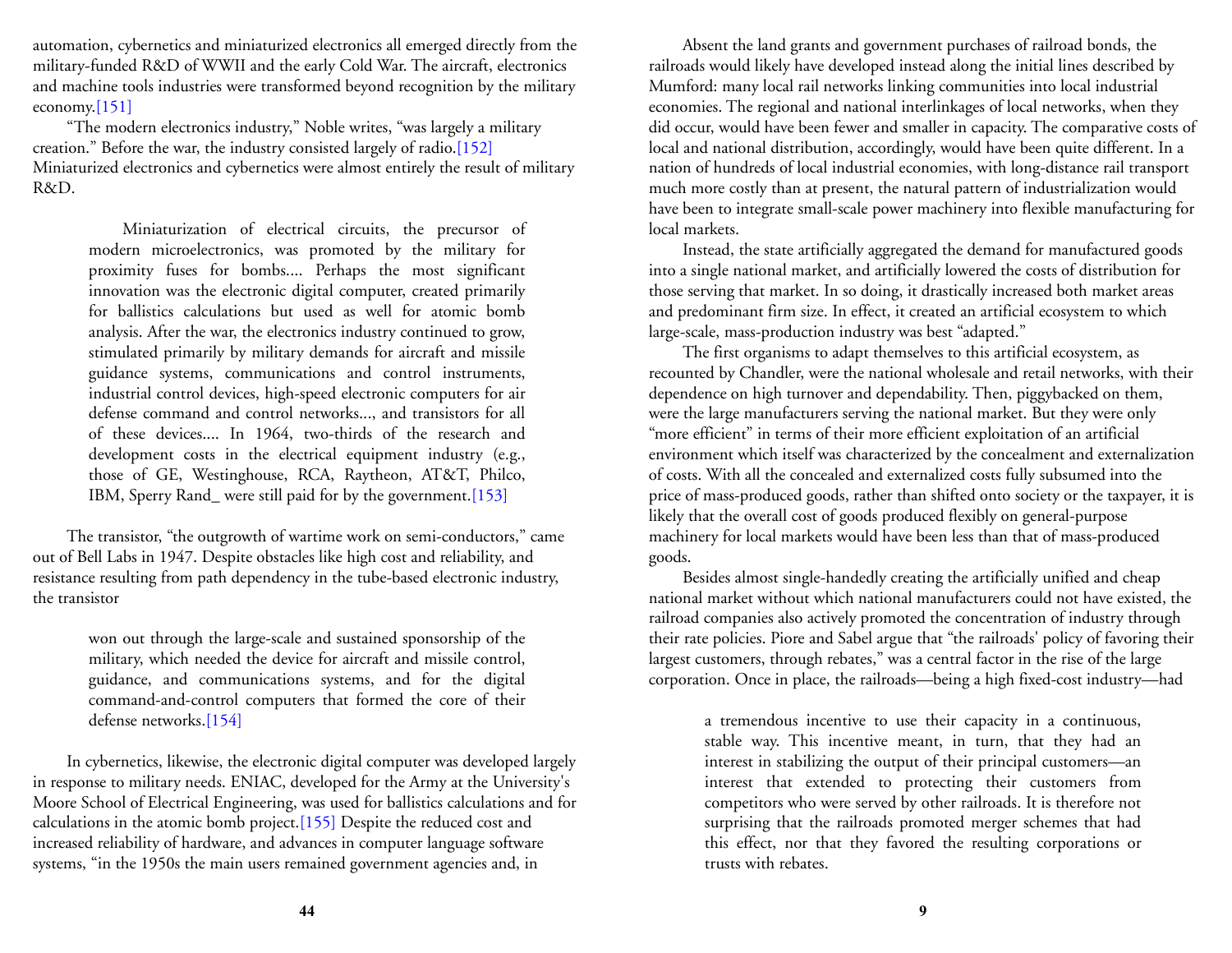Indeed, seen in this light, the rise of the American corporation can be interpreted more as the result of complex alliances among Gilded Age robber barons than as a first solution to the problem of market stabilization faced by a mass-production economy. $[31]$ 

Second, the American legal framework was transformed in the midnineteenth century in ways that made a more hospitable environment for large corporations operating on a national scale. Among the changes were the rise of a general federal commercial law, general incorporation laws, and the status of the corporation as a person under the Fourteenth Amendment. The functional significance of these changes on a national scale was analogous to the later effect, on a global scale, of the Bretton Woods agencies and the GATT process: a centralized legal order was created, prerequisite for their stable functioning, coextensive with the market areas of large corporations.

The federalization of the legal regime is associated, in particular, with the recognition of a general body of federal commercial law in Swift v. Tyson (1842), and with the application of the Fourteenth Amendment to corporate persons in Santa Clara County v. Southern Pacific Railroad Company (1886).

Still another component of the corporate legal revolution was the increased ease, under general incorporation laws, of forming limited liability corporations with permanent entity status apart (severally or collectively) from the shareholders.

Arguably, as Robert Hessen and others have made a case[32], corporate entity status and limited liability against creditors could be achieved entirely through private contract.

Whether or not that is so, the government has tilted the playing field decisively toward the corporate form by providing a ready-made and automatic procedure for incorporation. In so doing, it has made the corporation the standard or default form of organization, reduced the transaction costs of establishing it relative to what would prevail were it negotiated entirely from scratch, and thereby reduced the bargaining power of other parties in negotiating the terms on which it operates.

Third, not only did the government indirectly promote the concentration and cartelization of industry through the railroads it had created, but it did so directly through patent law. Mass production, as we will see below, requires large business organizations capable of exercising sufficient power over their external environment to guarantee the consumption of their output. Patents promoted the stable control of markets by oligopoly firms through the control, exchange and pooling of patents.[33]

These were the conditions present at the outset of the mass production revolution, in which the development of the corporate industrial economy began. huge aggregations of corporate capital owe their survival after World War II to the Cold War...."[143] According to David F. Noble, employment in the aircraft industry grew more than tenfold between 1939 and 1954. Whereas military aircraft amounted to only a third of industry output in 1939. By 1953, military airframe weight production was 93% of total output. [144] "The advances in aerodynamics, metallurgy, electronics, and aircraft engine design which made supersonic flight a reality by October 1947 were underwritten almost entirely by the military." $[145]$ 

As Marx pointed out in Volume Three of *Capital*, the rise of major new forms of industry could absorb surplus capital and counteract the falling direct rate of profit." Baran and Sweezy, likewise, considered "epoch-making inventions" as partial counterbalances to the ever-increasing surplus. Their chief example was the rise of the automobile industry in the 1920s, which (along with the highway program) was to define the American economy for most of the mid-20th century. [146] The high tech boom of the 1990s was a similarly revolutionary event. It is revealing to consider the extent to which both the automobile and computer industries, far more than most industries, were direct products of state capitalism.

Besides civilian jumbo jets, many other entirely new industries were also created almost entirely as a byproduct of military spending. Through the militaryindustrial complex, the state has socialized a major share—probably the majority of the cost of "private" business's research and development. If anything the role of the state as purchaser of surplus economic output is eclipsed by its role as subsidizer of research cost, as Charles Nathanson pointed out. Research and development was heavily militarized by the Cold War "military-R&D complex." Military R&D often results in basic, general use technologies with broad civilian applications. Technologies originally developed for the Pentagon have often become the basis for entire categories of consumer goods. [147] The general effect has been to "substantially [eliminate] the major risk area of capitalism: the development of and experimentation with new processes of production and new products." $[148]$ 

This is the case in electronics especially, where many products originally developed by military R&D "have become the new commercial growth areas of the economy." $[149]$ 

Overall, Nathanson estimated, industry depended on military funding for around 60% of its research and development spending; but this figure is considerably understated by the fact that a significant part of nominally civilian R&D spending is aimed at developing civilian applications for military technology. [150] It is also understated by the fact that military R&D is often used for developing production technologies that become the basis for production methods throughout the civilian sector.

In particular, as described by Noble in Forces of Production, industrial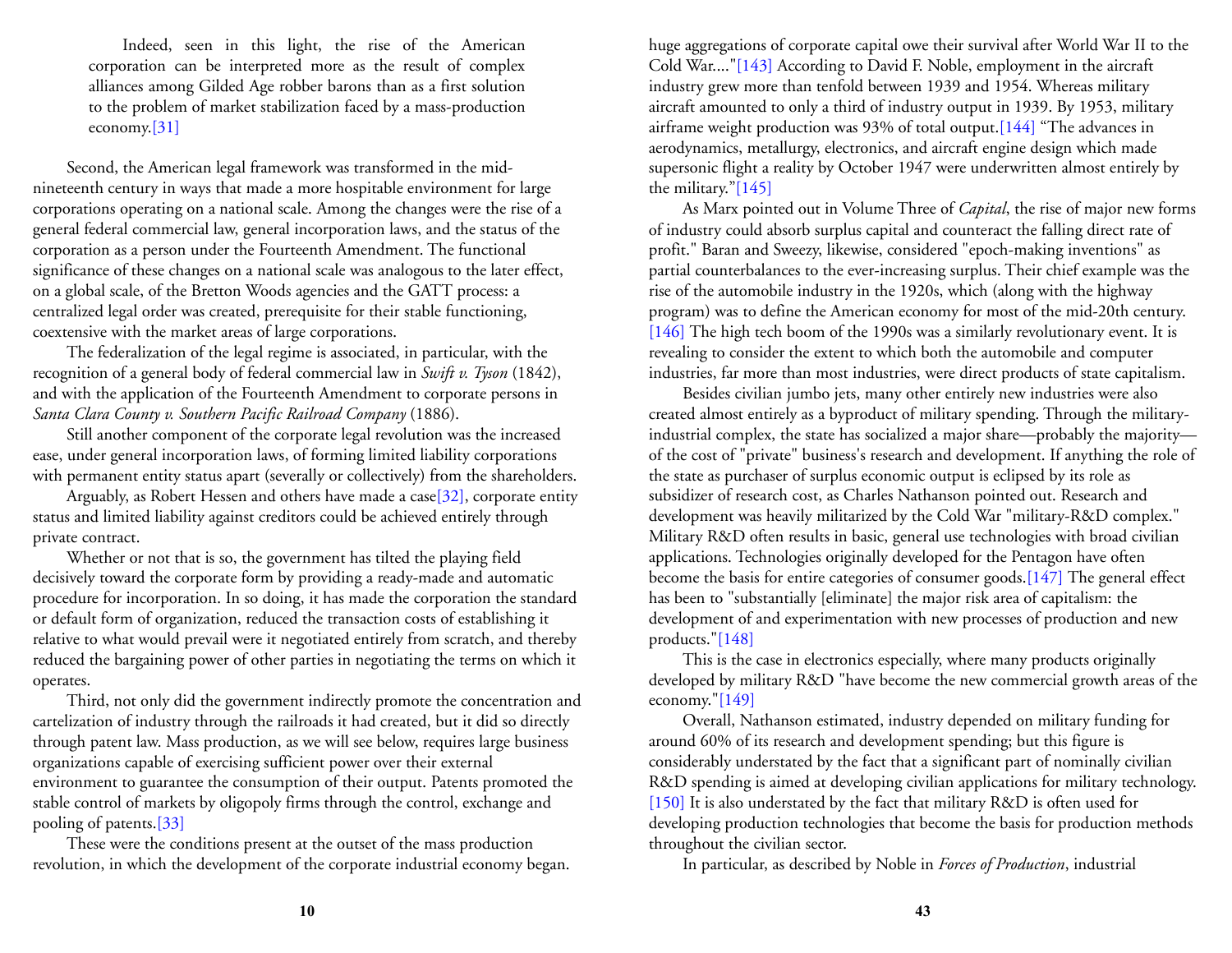where the push for repeal continues.[139]

As for the civil aviation system, from the beginning it was a creature of the state. The whole physical infrastructure was built, in its early decades, with tax money.

> Since 1946, the federal government has poured billions of dollars into airport development. In 1992, Prof. Stephen Paul Dempsey of the University of Denver estimated that the current replacement value of the U.S. commercial airport systemvirtually all of it developed with federal grants and tax-free municipal bonds—at \$1 trillion.

> Not until 1971 did the federal government begin collecting user fees from airline passengers and freight shippers to recoup this investment. In 1988 the Congressional Budget Office found that in spite of user fees paid into the Airport and Airways Trust Fund, the taxpayers still had to transfer \$3 billion in subsidies per year to the FAA to maintain its network of more than 400 control towers, 22 air traffic control centers, 1,000 radar-navigation aids, 250 long-range and terminal radar systems and its staff of 55,000 traffic controllers, technicians and bureaucrats.<sup>[140]</sup>

(And even aside from the inadequacy of user fees, eminent domain remains central to the building of new airports and expansion of existing airports.)

Subsidies to the airport and air traffic control infrastructure of the civil aviation system are only part of the picture. Equally important was the direct role of the state in creating the heavy aircraft industry, whose heavy cargo and passenger jets revolutionized civil aviation after WWII. The civil aviation system is, many times over, a creature of the state.

In Harry Truman and the War Scare of 1948, Frank Kofsky described the aircraft industry as spiraling into red ink after the end of the war, and on the verge of bankruptcy when it was rescued by Truman's new bout of Cold War spending on heavy bombers. [141] David Noble pointed out that civilian jumbo jets would never have existed without the government's heavy bomber contracts. The production runs for the civilian market alone were too small to pay for the complex and expensive machinery. The 747 is essentially a spinoff of military production.[142]

The permanent war economy associated with the Cold War prevented the U.S. from relapsing into depression after demobilization. The Cold War restored the corporate economy's heavy reliance on the state as a source of guaranteed sales. Charles Nathanson argued that "one conclusion is inescapable: major firms with

In the absence of these necessary preconditions, there simply would not have been a single national market or large industrial corporations serving it. Rather than being adopted into the framework of the paleotechnic factory system, the introduction of electrical machinery would likely have followed its natural course and lived up to its unique potential: powered machinery would have been incorporated into small-scale production for local markets, and the national economy would have developed as "a hundred Emilia-Romagnas."

But these were only the necessary conditions at the outset. As we shall see below, the growth of big government continued to parallel that of big business, introducing newer and largerscale forms of political intervention to address the corporate economy's increasing tendencies toward destabilization, and to insulate the giant corporation from the market forces that would otherwise have destroyed it.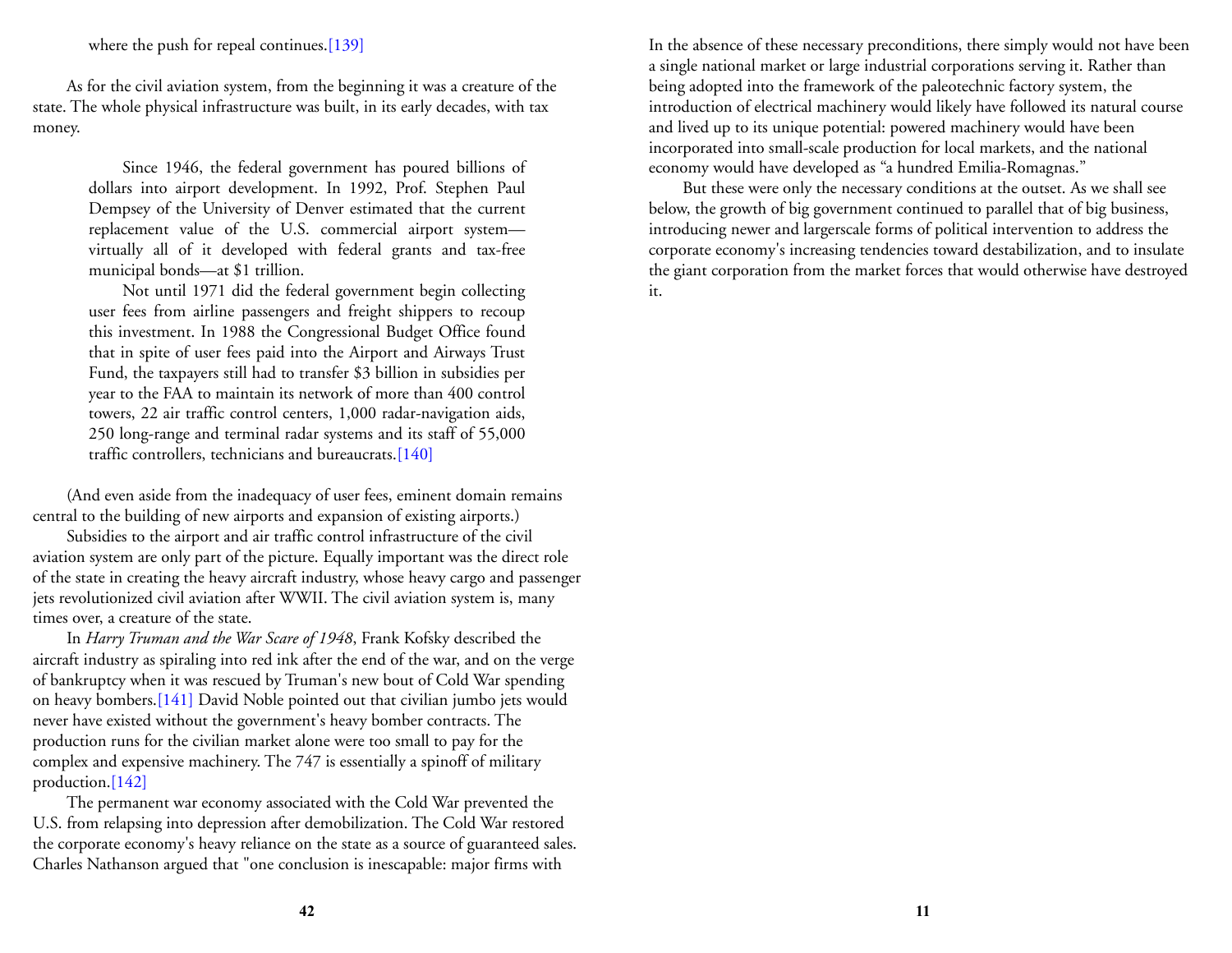## The Institutional Imperatives of Sloanism

The mass-production model carried some strong imperatives: first, it required large-batch production, running the enormously expensive product-specific machinery at full capacity, to minimize unit costs; and second, it required social control and predictability to ensure that the output would be consumed, lest growing inventories and glutted markets cause the wheels of industry to stop turning. Here's Lewis Mumford on the principle:

As mechanical methods have become more productive, the notion has grown up that consumption should become more voracious. In back of this lies an anxiety lest the productivity of the machine create a glut in the market....

This threat is overcome by "the devices of competitive waste, of shoddy workmanship, and of fashion..."[34]

As described by Piore and Sabel, the problem was that product-specific resources could not be reallocated when the market shifted; under such conditions, the cost of market unpredictability was unacceptably high. Markets for the output of mass-production industry had to be guaranteed because highly specialized machinery could not be reallocated to other uses with changes in demand.[35]

Mass production was therefore profitable only with markets that were large enough to absorb an enormous output of a single, standardized commodity, and stable enough to keep the resources involved in the production of that commodity continuously employed. Markets of this kind... did not occur naturally. They had to be created.[36]

....It became necessary for firms to organize the market so as to avoid fluctuations in demand and create a stable atmosphere for profitable, long-term investment.[37]

The exhibit... provided a nation emerging from its darkest decade since the Civil War a mesmerizing glimpse of the future—a future that involved lots and lots of roads. Big roads. Fourteen-lane superhighways on which cars would travel at 100 mph. Roads on which, a recorded narrator promised, Americans would eventually be able to cross the nation in a day.  $[135]$ 

The Interstate's association with General Motors didn't end there, of course. Its actual construction took place under the supervision of DOD Secretary Charles Wilson, formerly the company's CEO. During his 1953 confirmation hearings, when asked whether "he could make a decision in the country's interest that was contrary to GM's interest,"

> Wilson shot back with his famous comment. "I cannot conceive of one because for years I thought what was good for our country was good for General Motors, and vice versa. The difference did not exist. Our company is too big."[136]

Wilson's role in the Interstate program was hardly that of a mere disinterested technocrat. From the time of his appointment to DOD, he "pushed relentlessly" for it. And the chief administrator of the program was "Francis DuPont, whose family owned the largest share of GM stock...."[137]

Corporate propaganda, as so often in the twentieth century, played an active role in attempts to reshape the popular culture.

> Helping to keep the driving spirit alive, Dow Chemical, producer of asphalt, entered the PR campaign with a film featuring a staged testimonial from a grade school teacher standing up to her antihighway neighbors with quiet indignation. "Can't you see this highway means a whole new way of life for the children?"[138]

Whatever the political motivation behind it, the economic effect of the Interstate system should hardly be controversial. Virtually 100% of the roadbed damage to highways is caused by heavy trucks. And despite repeated liberalization of maximum weight restrictions, far beyond the heaviest conceivable weight the Interstate roadbeds were originally designed to support,

> fuel taxes fail miserably at capturing from big-rig operators the cost of exponential pavement damage caused by higher axle loads. Only weight-distance user charges are efficient, but truckers have been successful at scrapping them in all but a few western states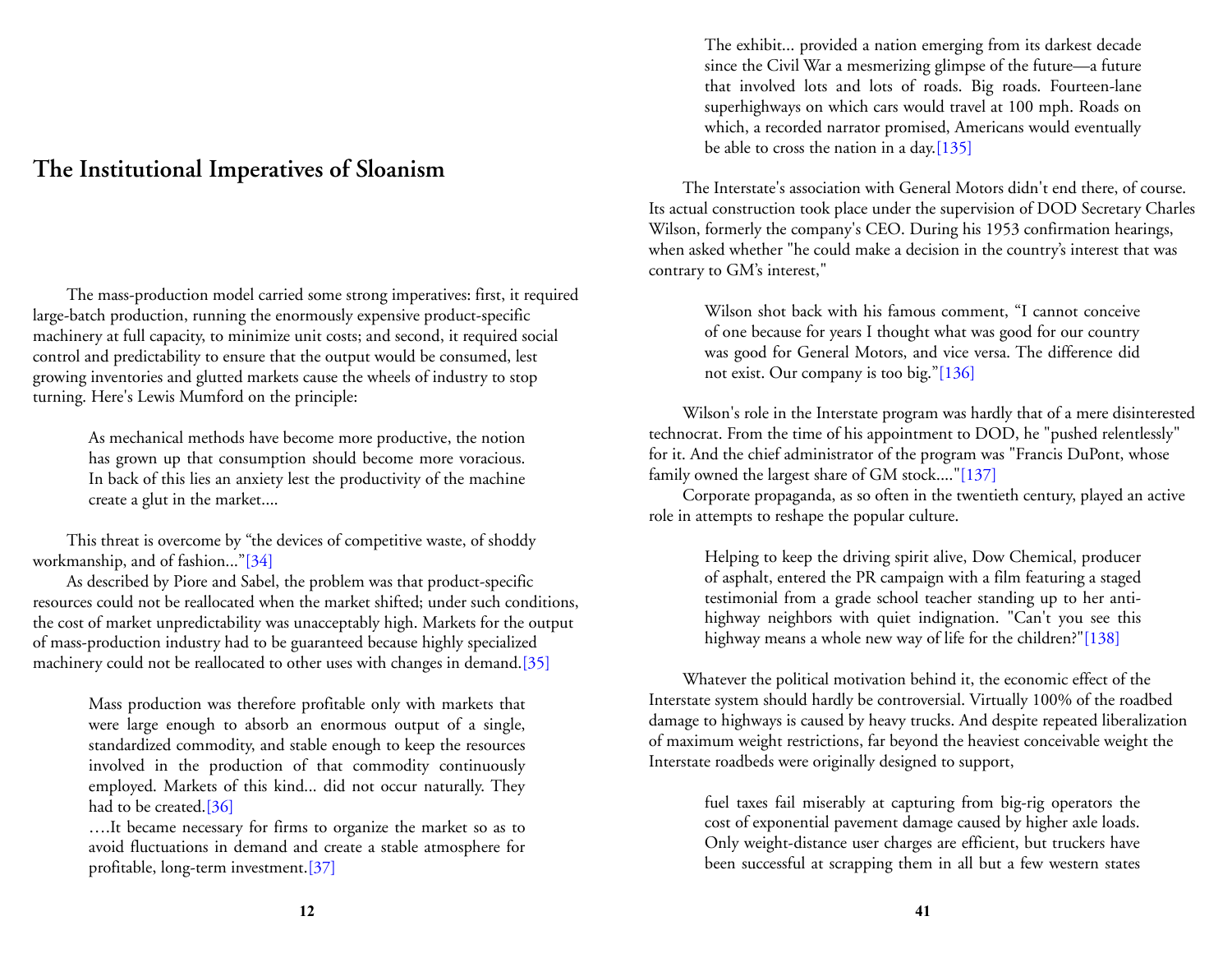or sinking in the depths of the sea," the output of excess productive facilities. [131]

The highway-automobile complex and the civil aviation system are textbook examples of the phenomenon Paul Baran and Paul Sweezy described in Monopoly *Capitalism*: government's creation of entire new industries to soak up the surplus generated by corporate capitalism's chronic tendencies toward overinvestment and overproduction.

Of the automobile-highway complex, Baran and Sweezy wrote, "[t]his complex of private interests clustering around one product has no equal elsewhere in the economy-or in the world. And the whole complex, of course, is completely dependent on the public provision of roads and highways."[132] Not to mention the role of U.S. foreign policy in guaranteeing access to "cheap and abundant" petroleum.

One of the major barriers to the fledgling automobile industry at the turn of the century was the poor state of the roads. One of the first highway lobbying groups was the League of American Wheelmen, which founded "good roads" associations around the country and, in 1891, began lobbying state legislatures....

The Federal Aid Roads Act of 1916 encouraged coast-tocoast construction of paved roads, usually financed by gasoline taxes (a symbiotic relationship if ever there was one). By 1930, the annual budget for federal road projects was \$750 million. After 1939, with a push from President Franklin Roosevelt, limitedaccess interstates began to make rural areas accessible.[133]

It was this last, in the 1930s, that signified the most revolutionary change. From its beginning, the movement for a national superhighway network was identified, first of all, with the fascist industrial policy of Hitler, and second with the American automotive industry.

> The "most powerful pressure group in Washington" began in June, 1932, when GM President, Alfred P. Sloan, created the National Highway Users Conference, inviting oil and rubber firms to help GM bankroll a propaganda and lobbying effort that continues to this day.  $[134]$

One of the earliest depictions of the modern superhighway in America was the Futurama exhibit at the 1939 World's Fair in New York, sponsored by (who else?) GM.

Ralph Borsodi argued that "[w]ith serial production, ... man has ventured into a topsy-turvy world in which

> goods that wear out rapidly or that go out of style before they have a chance to be worn out seem more desirable than goods which are durable and endurable. Goods now have to be consumed quickly or discarded quickly so that the buying of goods to take their place will keep the factory busy.[38]

> With continuous operation of [the factory's] machinery, much larger quantities of its products must be sold to the public. The public buys normally only as fast as it consumes the product. The factory is therefore confronted by a dilemma; if it makes things well, its products will be consumed but slowly, while if it makes them poorly, its products will be consumed rapidly.

It naturally makes its products as poorly as it dares. It encourages premature depreciation.[39]

(In a free market, of course, firms that made stuff well would have a competitive advantage. But in our unfree market, the state's subsidies to inefficiency cost, "intellectual property" laws, and other restraints on competition insulate firms from the full competitive disadvantage of offering inferior products.)

Because of the imperative for overcapitalized industry to operate at full capacity, on round-the-clock shifts, in order to spread the cost of its expensive machinery over the greatest possible number of units of output, the imperative of guaranteeing consumption of the output was equally great.

This is not just a caricature by the enemies of Sloanist mass-production. It has been a constant theme of the model's most enthusiastic advocates and defenders. They disagree with economic decentralists, not on the systemic requirements of the mass-production model, but only on whether or not it has on the whole been a good thing, and whether there is any viable alternative.

In *The New Industrial State*, Galbraith wrote about the connection between capital intensiveness and the "technostructure's" need for predictability and control:

> ...[Machines and sophisticated technology] require... heavy investment of capital.... They involve, also, a greatly increased lapse of time between any decision to produce and the emergence of a salable product.

> From these changes come the need and the opportunity for the large organization. It alone can deploy the requisite capital; it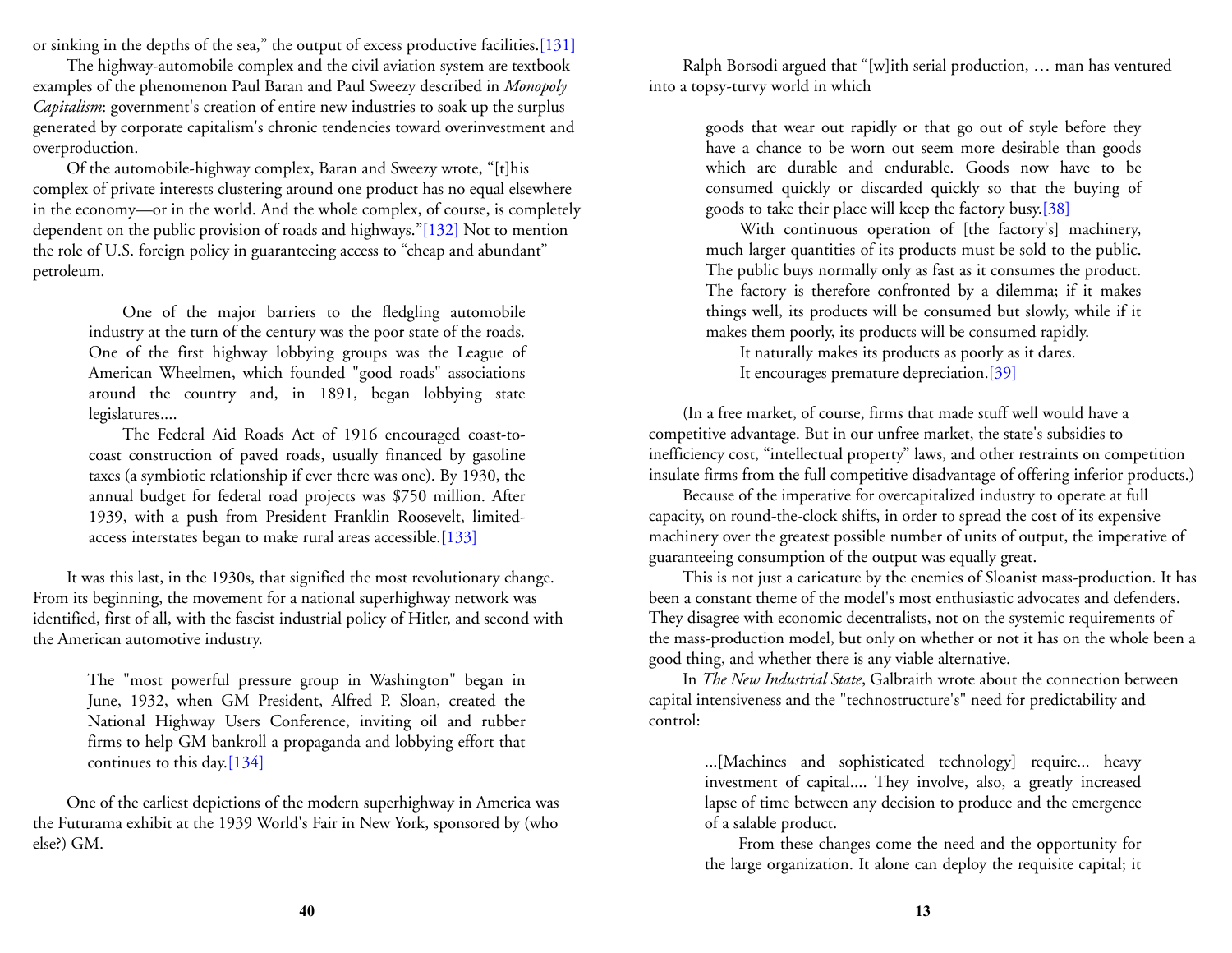alone can mobilize the requisite skills.... The large commitment of capital and organization well in advance of result requires that there be foresight and also that all feasible steps be taken to insure that what is foreseen will transpire. [ $40$ ]

... From the time and capital that must be committed, the inflexibility of this commitment, the needs of large organization and the problems of market performance under conditions of advanced technology, comes the necessity for planning.[41]

The need for planning... arises from the long period of time that elapses during the production process, the high investment that is involved and the inflexible commitment of that investment to the particular task.  $[42]$ 

Planning exists because [the market] process has ceased to be reliable. Technology, with its companion commitment of time and capital, means that the needs of the consumer must be anticipated—by months or years.... [I]n addition to deciding what the consumer will want and will pay, the firm must make every feasible step to see that what it decides to produce is wanted by the consumer at a remunerative price.... It must exercise control over what is sold.... It must replace the market with planning. $[43]$ 

...The need to control consumer behavior is a requirement of planning. Planning, in turn, is made necessary by extensive use of advanced technology and capital and by the relative scale and complexity of organization. These produce goods efficiently; the result is a very large volume of production. As a further consequence, goods that are related only to elementary physical sensation-that merely prevent hunger, protect against cold, provide shelter, suppress pain-have come to comprise a small and diminishing part of all production. Most goods serve needs that are discovered to the individual not by the palpable discomfort that accompanies deprivation, but by some psychic response to their possession....<sup>[44]</sup>

For Galbraith, the "accepted sequence" of consumer sovereignty, in which consumer demand determines what is produced, was replaced by a "revised sequence" in which oligopoly corporations determine what is produced and then dispose of it by managing consumer behavior. In contemporary terms, the demand-pull economy is replaced by a supply-push model.

established there. According to Gabriel Kolko's 1988 estimate, almost two thirds of the World Bank's loans since its inception had gone to transportation and power infrastructure.<sup>[126]</sup> A laudatory Treasury Department report referred to such infrastructure projects (comprising some 48% of lending in FY 1980) as "externalities" to business, and spoke glowingly of the benefits of such projects in promoting the expansion of business into large market areas and the consolidation and commercialization of agriculture. [127] The Volta River power project, for example, was built with American loans (at high interest) to provide Kaiser aluminum with electricity at very low rates.[128]

#### State Action to Absorb Surplus: Creation of New Industries

Government also directly intervened to alleviate the problem of overproduction, by its increasing practice of directly purchasing the corporate economy's surplus output—through Keynesian fiscal policy, massive highway and civil aviation programs, the military-industrial complex, the prison-industrial complex, foreign aid, and so forth. Baran and Sweezy point to the government's rising share of GDP as "an approximate index of the extent to which government's role as a creator of effective demand and absorber of surplus has grown during the monopoly capitalist era."[129]

If the depressive effects of growing monopoly had operated unchecked, the United States economy would have entered a period of stagnation long before the end of the nineteenth century, and it is unlikely that capitalism could have survived into the second half of the twentieth century. What, then, were the powerful external stimuli which offset these depressive effects and enabled the economy to grow fairly rapidly during the later decades of the nineteenth century and, with significant interruptions, during the first two thirds of the twentieth century? In our judgment, they are of two kinds which we classify as (1) epoch-making innovations, and (2) wars and their aftermaths.

By "epoch-making innovations," Baran and Sweezy referred to "those innovations which shake up the entire pattern of the economy and hence create vast investment outlets in addition to the capital which they directly absorb."[130] As for wars, Emmanuel Goldstein described their function quite well: "Even when weapons of war are not actually destroyed, their manufacture is still a convenient way of expending labor power without producing anything that can be consumed." War is a way of "shattering to pieces, or pouring into the stratosphere,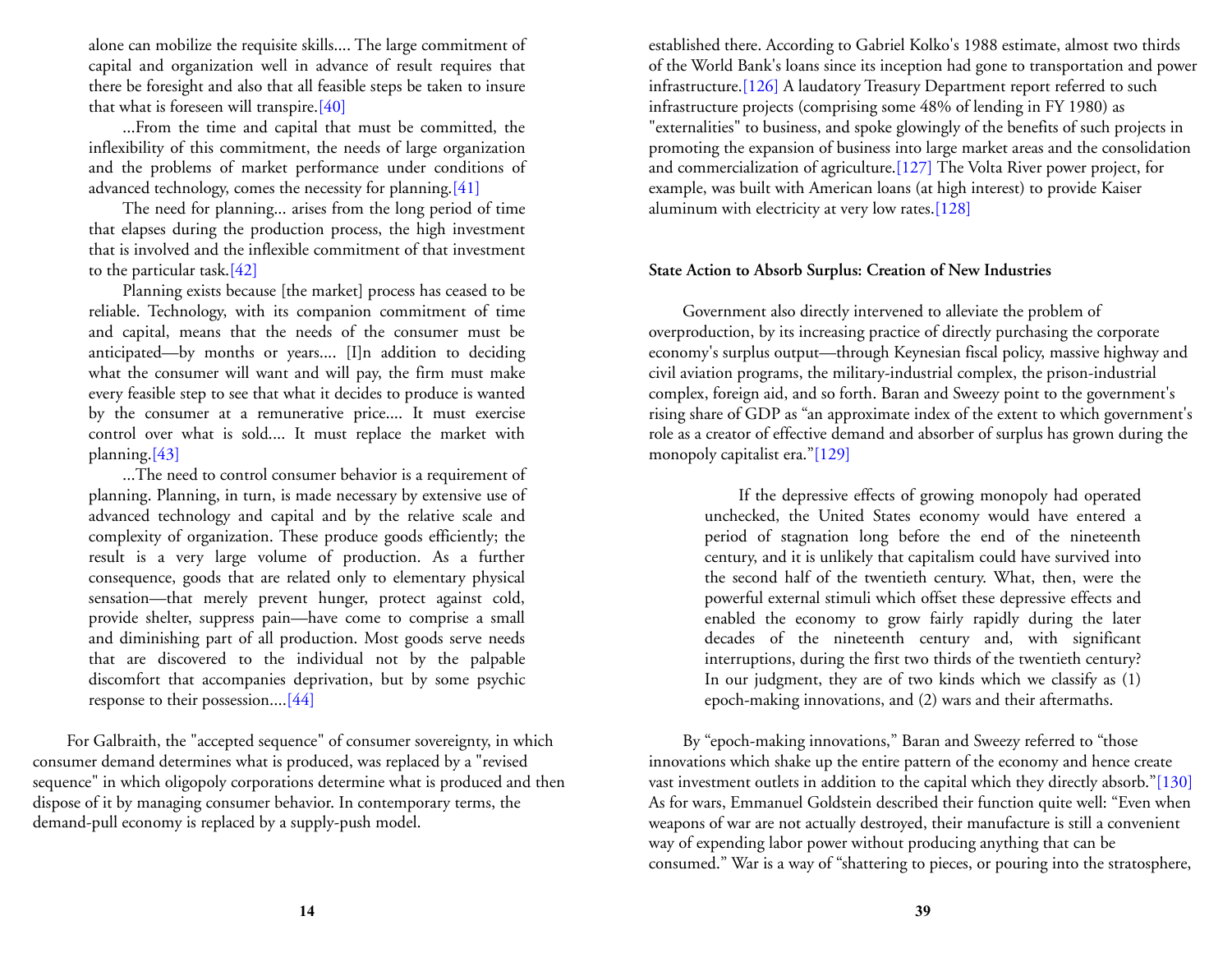In the late 1930s, American leadership fears that Fortress Europe and the Greater East Asian Co-Prosperity sphere would deprive the American corporate economy of vitally needed raw materials, not to mention outlets for its surplus output and capital, led FDR to maneuver the country into another world war. The State Department's internal studies at the time estimated that the American economy required, at a minimum, the resources and markets of a "Grand Area" consisting of Latin America, East Asia, and the British Empire. Japan, meanwhile, was conquering most of China (home of the original Open Door) and the tin and rubber of Indochina, and threatening to capture the oil of the Dutch East Indies as well. In Europe, the worst case scenario was the fall of Britain, followed by the German capture of some considerable portion of the Royal Navy and subsequently of the Empire. War with the Axis would have followed from these perceived threats as a matter of course, even had FDR not successfully maneuvered Japan into firing the first shot.<sup>[124]</sup>

World War II, incidentally, also went a long way toward postponing America's crises of overproduction and overaccumulation for a generation, by blowing up most of the capital in the world outside the United States and creating a permanent war economy to absorb surplus output.

The American policy that emerged from the war was to secure control over the markets and resources of the global "Grand Area" through institutions of global economic governance, as created by the postwar Bretton Woods system, and to make preventing "defection from within" by autarkic powers the centerpiece of national security policy.

The problem of access to foreign markets and resources was central to U.S. postwar planning. Given the structural imperatives of "export dependent monopoly capitalism,"[125] the threat of a postwar depression was very real. The original drive toward foreign expansion at the end of the nineteenth century reflected the fact that industry, with state capitalist encouragement, had expanded far beyond the ability of the domestic market to consume its output. Even before World War II, the state capitalist economy had serious trouble operating at the level of output needed for full utilization of capacity and cost control. Militaryindustrial policy during the war exacerbated the problem of over-accumulation, greatly increasing the value of plant and equipment at taxpayer expense. The end of the war, if followed by the traditional pattern of demobilization, would have resulted in a drastic reduction in orders to that same overbuilt industry just as over ten million workers were being dumped back into the civilian labor force.

A central facet of postwar economic policy, as reflected in the Bretton Woods agencies, was state intervention to guarantee markets for the full output of U.S. industry and profitable outlets for surplus capital. The World Bank was designed to subsidize the export of capital to the Third World, by financing the infrastructure without which Western-owned production facilities could not be

#### Economies of Scale, Economies of Speed, and Push Distribution

Alfred Chandler, like Galbraith, was thoroughly sold on the greater efficiencies of the large corporation. He argued that the modern multi-unit enterprise arose when administrative coordination "permitted" greater efficiencies.  $[45]$ 

By linking the administration of producing units with buying and distributing units, costs for information on markets and sources of supply were reduced. Of much greater significance, the internalization of many units permitted the flow of goods from one unit to another to be administratively coordinated. More effective scheduling of flows achieved a more intensive use of facilities and personnel employed in the processes of production and so increased productivity and reduced costs.[46]

Organizationally, output was expanded through improved design of manufacturing or processing plants and by innovations in managerial practices and procedures required to synchronize flaws and supervise the work force. Increases in productivity also depend on the skills and abilities of the managers and the workers and the continuing improvement of their skills over time. Each of these factors or any combination of them helped to increase the speed and volume of the flow, or what some processors call the "throughput," of materials within a single plant or works....[47]

Integration of mass production with mass distribution afforded an opportunity for manufacturers to lower costs and increase productivity through more effective administration of the processes of production and distribution and coordination of the flow of goods through them. Yet the first industrialists to integrate the two basic sets of processes did not do so to exploit such economies. They did so because existing marketers were unable to sell and distribute products in the volume they were  $produced.[48]$ 

The mass-production factory achieved "economies of speed" from "greatly increasing the daily use of equipment and personnel."[49] (Of course, Chandler starts by assuming the greater inherent efficiency of capital-intensive modes of production, which then require "economies of speed" to reduce unit costs from the expensive capital assets).

What Chandler meant by "economies of speed" was entirely different from lean production's understanding of flow. Chandler's meaning is suggested by his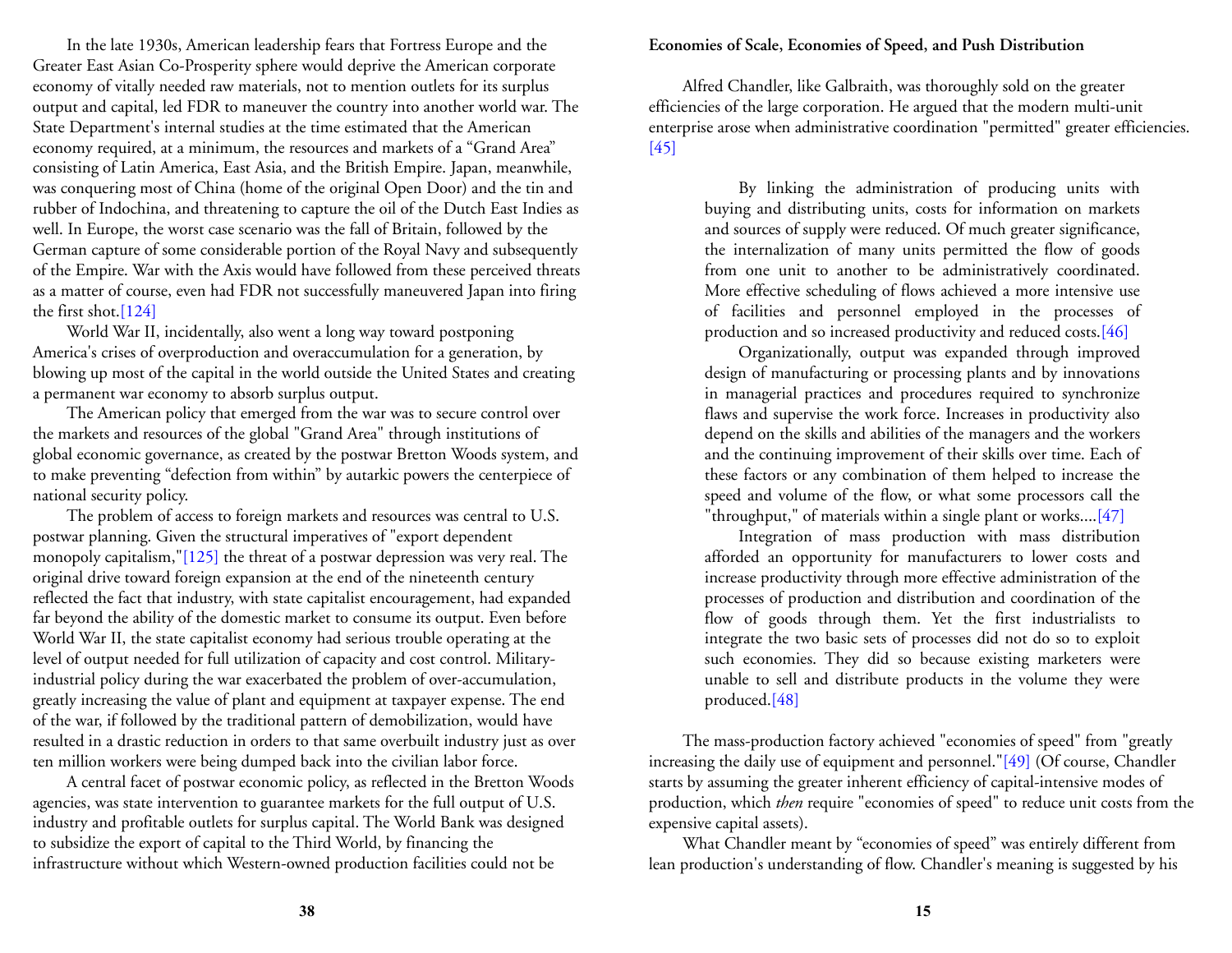celebration of the new corporate managers who "developed techniques to purchase, store, and move huge stocks of raw and semifinished materials. In order to maintain a more certain flow of goods, they often operated fleets of railroad cars and transportation equipment."[50] In other words, both the standard Sloanist model of enormous buffer stocks of unfinished goods, and warehouses full of finished goods awaiting orders—and the faux "lean" model in which inventory is swept under the rug and moved into warehouses on wheels and in container-ships.

(The reader may be puzzled or even annoyed by my repeated use of the term "Sloanism." I got it from the insightful commentary of Eric Husman at GrimReader blog, in which he treats the production and accounting methods of General Motors as paradigmatic of 20th century American mass-production industry, and contrasts them with the lean methods popularly identified with Taichi Ohno's Toyota production system.)

"Sloanism" refers, in particular, to the management accounting system identified with General Motors. It was first developed by Brown at DuPont, and brought to GM when DuPont acquired a controlling share of the company and put Alfred Sloan in charge. Brown's management accounting system, whose perverse incentives are dissected in detail by William Waddell and Norman Bodek in Rebirth of American Industry, became the basis of the Generally Accepted Accounting Principles (GAAP) that prevail throughout American corporate management.

In Sloanist management accounting, inventory is counted as an asset "with the same liquidity as cash." Regardless of whether a current output is needed to fill an order, the producing department sends it to inventory and is credited for it. Under the practice of "overhead absorption," all production costs are fully incorporated into the price of goods "sold" to inventory, at which point they count as an asset on the balance sheet.

With inventory declared to be an asset with the same liquidity as cash, it did not really matter whether the next 'cost center,' department, plant, or division actually needed the output right away in order to consummate one of these paper sales. The producing department put the output into inventory and took  $credit.[51]$ 

... Expenses go down..., while inventory goes up, simply by moving a skid full of material a few operations down the stream. In fact, expenses can go down and ROI can improve even when the plant pays an overtime premium to work on material that is not needed; or if the plant uses defective material in production and a large percentage of the output from production must be scrapped.[52]

The general effect of the state's intervention in the economy, then, is to remove ever increasing spheres of economic activity from the realm of competition in price or quality, and to organize them collectively through organized capital as a whole.

#### State Action to Absorb Surplus: Imperialism

The roots of the corporate state in the U.S., more than anything else, lie in the crisis of overproduction as perceived by corporate and state elites—especially the traumatic Depression of the 1890s—and the requirement, also as perceived by them, for state intervention to absorb surplus output or otherwise deal with the problems of overproduction, underconsumption, and overaccumulation. According to William Appleman Williams, "the Crisis of the 1890's raised in many sections of American society the specter of chaos and revolution."[122] Economic elites saw it as the result of overproduction and surplus capital, and believed it could be resolved only through access to a "new frontier." Without stateguaranteed access to foreign markets, output would fall below capacity, unit costs would go up, and unemployment would reach dangerous levels.

Accordingly, the centerpiece of American foreign policy to the present day has been what Williams called "Open Door Imperialism" [123]: securing American access to foreign markets on equal terms to the European colonial powers, and opposing attempts by those powers to divide up or close markets in their spheres of influence.

Open Door Imperialism consisted of using U.S. political power to guarantee access to foreign markets and resources on terms favorable to American corporate interests, without relying on direct political rule. Its central goal was to obtain for U.S. merchandise, in each national market, treatment equal to that afforded any other industrial nation. Most importantly, this entailed active engagement by the U.S. government in breaking down the imperial powers' existing spheres of economic influence or preference. The result, in most cases, was to treat as hostile to U.S. security interests any large-scale attempt at autarky, or any other policy whose effect was to withdraw major areas of the world from the disposal of the U.S. corporate economy. When the power attempting such policies was an equal, like the British Empire, the U.S. reaction was merely one of measured coolness. When it was perceived as an inferior, like Japan, the U.S. resorted to more forceful measures, as events of the late 1930s indicate. And whatever the degree of equality between advanced nations in their access to Third World markets, it was clear that Third World nations were still to be subordinated to the industrialized West in a collective sense.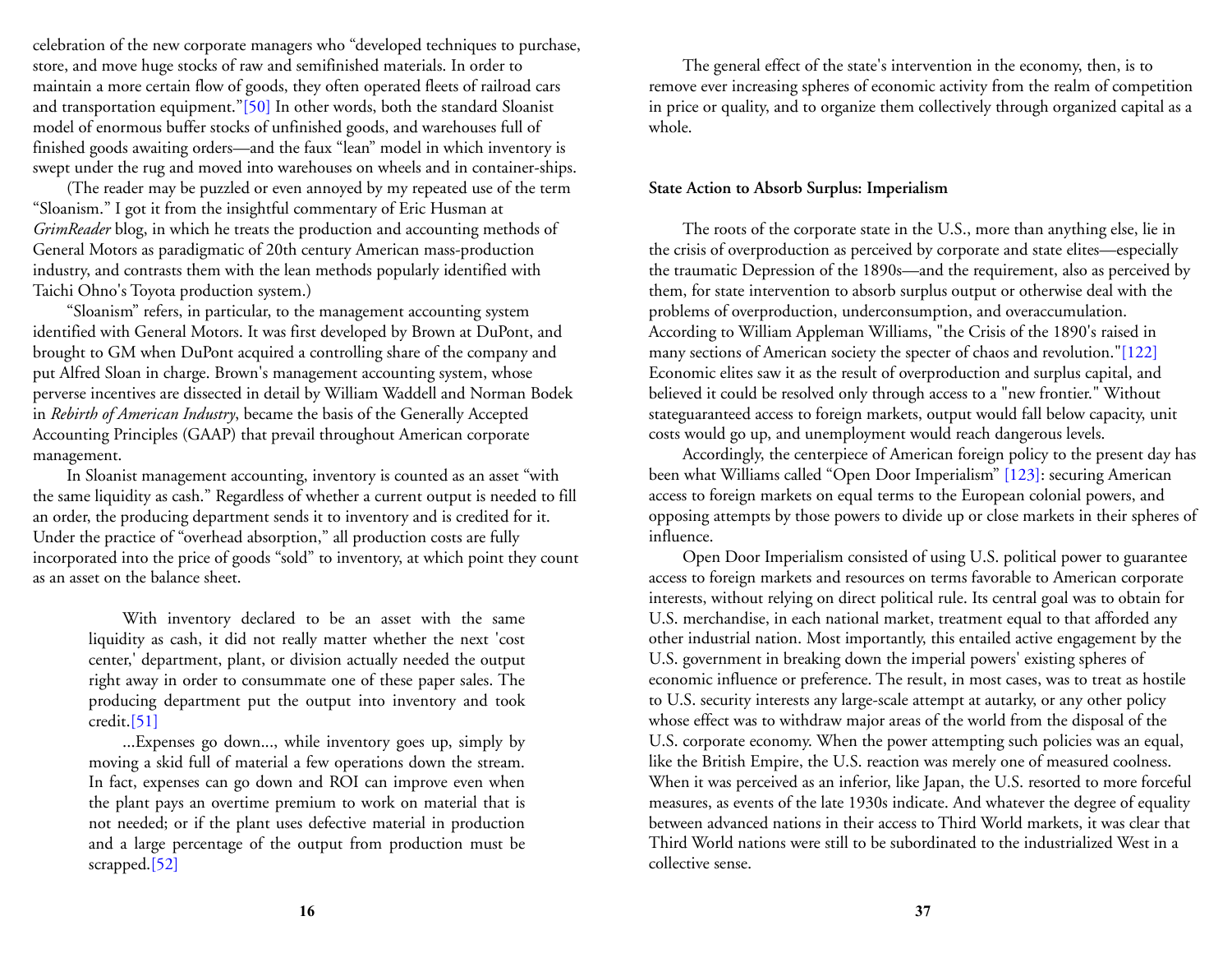under monopoly capitalism can be divided into "social capital" and "social expenses."

> Social capital is expenditures required for profitable private accumulation; it is indirectly productive (in Marxist terms, social capital indirectly expands surplus value). There are two kinds of social capital: social investment and social consumption (in Marxist terms, social constant capital and social variable capital).... Social investment consist of projects and services that increase the productivity of a given amount of laborpower and, other factors being equal, increase the rate of profit.... Social consumption consists of projects and services that lower the reproduction costs of labor and, other factors being equal, increase the rate of profit. An example of this is social insurance, which expands the productive powers of the work force while simultaneously lowering labor costs. The second category, social expenses, consists of projects and services which are required to maintain social harmony-to fulfill the state's "legitimization" function.... The best example is the welfare system, which is designed chiefly to keep social peace among unemployed workers.  $[119]$

Monopoly capital is able to externalize many of its operating expenses on the state; and since the state's expenditures indirectly increase the productivity of labor and capital at taxpayer expense, the apparent rate of profit is increased. "In short, monopoly capital socializes more and more costs of production."[120]

O'Connor listed several ways in which monopoly capital externalizes its operating costs on the political system:

> Capitalist production has become more interdependentmore dependent on science and technology, labor functions more specialized, and the division of labor more extensive. Consequently, the monopoly sector (and to a much lesser degree the competitive sector) requires increasing numbers of technical and administrative workers. It also requires increasing amounts of infrastructure (physical overhead capital)—transportation, communication, R&D, education, and other facilities. In short, the monopoly sector requires more and more social investment in relation to private capital.... The costs of social investment (or social constant capital) are not borne by monopoly capital but rather are socialized and fall on the state.[121]

In other words, by the Sloanist accounting principles predominant in American industry, the expenditure of money on inputs is by definition the creation of value. As Waddell described it at his blog,

> companies can make a bunch of stuff, assign huge buckets of fixed overhead to it and move those overheads over to the balance sheet, making themselves look more profitable.

It's a system summed up perfectly by Paul Goodman's notion of the culture of cost-plus. And as Waddell points out, the GDP as a metric depends on the same GAAP assumptions as American industry: it counts expenditure on inputs, by definition, as the creation of wealth. [53] The American corporate economy is governed by a set of metrics much like that of the Soviet planned economy. A given "output" represents an economic value equal to the inputs it consumes, regardless of whether anyone actually wants the output, whether they work, or whether they could have been produced with a fraction of the inputs.

American factories frequently have warehouses filled with millions of dollars worth of obsolete inventory, which is still there "to avoid having to reduce profits this quarter by writing it off." When the corporation finally does have to adjust to reality, the result is costly write-downs of inventory.

It did not take much of a mathematician to figure out that, if all you really care about is the cost of performing one operation to a part, and you were allowed to make money by doing that single operation as cheaply as possible and then calling the partially complete product an asset, it would be cheaper to make them a bunch at a time.

It stood to reason that spreading set-up costs over many parts was cheaper than having to set-up for just a few even if it meant making more parts than you needed for a long time. It also made sense, if you could make enough parts all at once, to just make them cheaply, and then sort out the bad ones later.

Across the board, batches became the norm because the direct cost of batches was cheap and they could be immediately turned into money--at least as far as Mr. DuPont was concerned-by classifying them as work-in-process inventory [54]

Under the Sloan system, if a machine can be run at a certain speed, it *must* be run at that speed to maximize efficiency. And the only way to increase efficiency is to increase the speed at which individual machines can be run.[55] The Sloan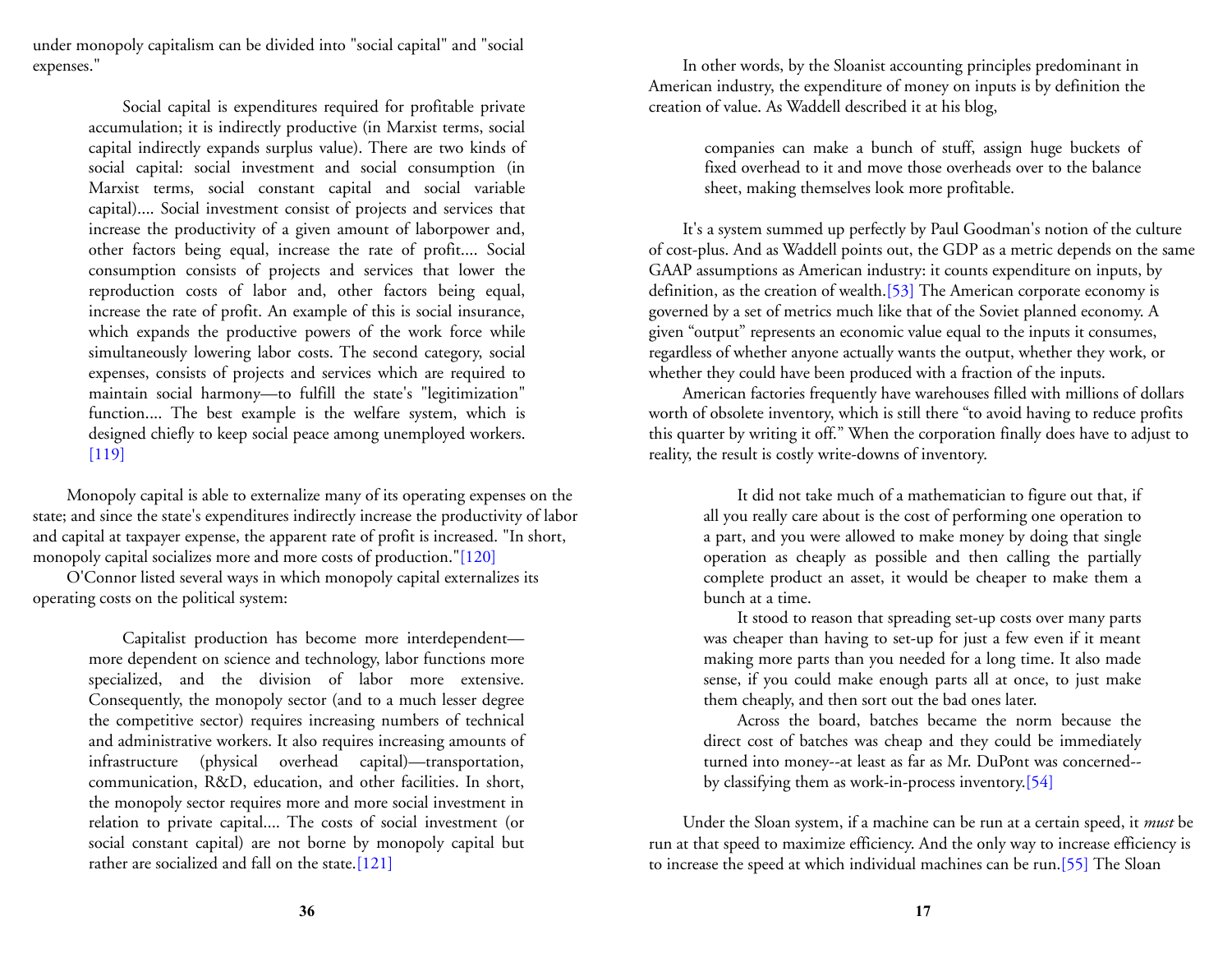system focuses, exclusively, on labor savings "perceived to be attainable only through faster machines. Never mind that faster machines build inventory faster, as well."[56]

The lean approach has its own "economies of speed," but they are the direct opposite of the Sloanist approach. The Sloanist approach focuses on maximizing economies of speed in terms of the unit cost of a particular machine, without regard to the inventories of unfinished goods that must accumulate as buffer stocks as a result, and all the other enormous eddies in the flow of production. As the authors of Natural Capitalism put it, it attempts to optimize each step of the production process in isolation, "thereby pessimizing the entire system." A machine can reduce the labor cost of one step by running at enormous speeds, and yet be out of sync with the overall process.[57] Waddell and Bodek give the example of Ernie Breech, sent from GM to "save" Ford, demanding a plant manager tell him the cost of manufacturing the steering wheel so he could calculate ROI for that step of the process. The plant manager was at a loss trying to figure out what Breech wanted: did he think steering wheel production was a bottleneck in production flow, or what? But for Breech, if the unit cost of that machine and the direct cost of the labor working it were low enough compared to the "value" of the steering wheels "sold" to inventory, that was all that mattered. Under the Sloan accounting system, producing a steering wheel—even in isolation, and regardless of what was done with it or whether there was an order for the car it was a part of—was a money-making proposition. "Credit for that work—it looks like a payment on the manufacturing budget—is given for performing that simple task because it moves money from expenses to assets.[58]

The lean approach, in contrast, gears production flow to orders, and then sizes individual machines and steps in the production process to the volume of overall flow. Under lean thinking, it's better to have a less specialized machine with a lower rate of output, in order to avoid an individual step out of proportion to the overall production flow. This is what the Toyota Production System calls takt: pacing the output of each stage of production to meet the needs of the next stage, and pacing the overall flow of all the stages in accordance with current orders.[59] In a Sloan factory, the management would select machinery to produce the entire production run "as fast as they humanly could, then sort out the pieces and put things together later." $[60]$ 

To quote the authors of *Natural Capitalism* again: "The essence of the lean approach is that in almost all modern manufacturing,"

> the combined and often synergistic benefits of the lower capital investment, greater flexibility, often higher reliability, lower inventory cost, and lower shipping cost of much smaller and more localized production equipment will far outweigh any modest

The two pieces of legislation accomplished what the trusts had been unable to: they enabled a handful of firms in each industry to stabilize their market share and to maintain an oligopoly structure between them.

It was during the war that effective, working oligopoly and price and market agreements became operational in the dominant sectors of the American economy. The rapid diffusion of power in the economy and relatively easy entry virtually ceased. Despite the cessation of important new legislative enactments, the unity of business and the federal government continued throughout the 1920s and thereafter, using the foundations laid in the Progressive Era to stabilize and consolidate conditions within various industries. And, on the same progressive foundations and exploiting the experience with the war agencies, Herbert Hoover and Franklin Roosevelt later formulated programs for saving American capitalism. The principle of utilizing the federal government to stabilize the economy, established in the context of modern industrialism during the Progressive Era, became the basis of political capitalism in its many later ramifications [118]

The regulatory state also provided "rationality" by the use of federal regulation to preempt potentially harsher action by populist governments at the state and local level, and by preempting and overriding older common law standards of liability, replacing the potentially harsh damages imposed by local juries with a least common denominator of regulatory standards based on "sound science" (as determined by industry, of course). Regarding the second, most "tort reform" amounts to indemnifying business firms from liability for reckless fraud, pollution, and other externalities imposed on the public.

State spending serves to cartelize the economy in much the same way as regulation. Just as regulation removes significant areas of quality and safety as issues in cost competition, the socialization of operating costs on the state (e.g. R&D subsidies, government-funded technical education, etc.) allows monopoly capital to remove them as components of price in cost competition between firms, and places them in the realm of guaranteed income to all firms in a market alike. Transportation subsidies reduce the competitive advantage of locating close to one's market. Farm price support subsidies turn idle land into an extremely lucrative real estate investment. Whether through regulations or direct state subsidies to various forms of accumulation, the corporations act through the state to carry out some activities jointly, and to restrict competition to selected areas.

An ever-growing portion of the functions of the capitalist economy have been carried out through the state. According to James O'Connor, state expenditures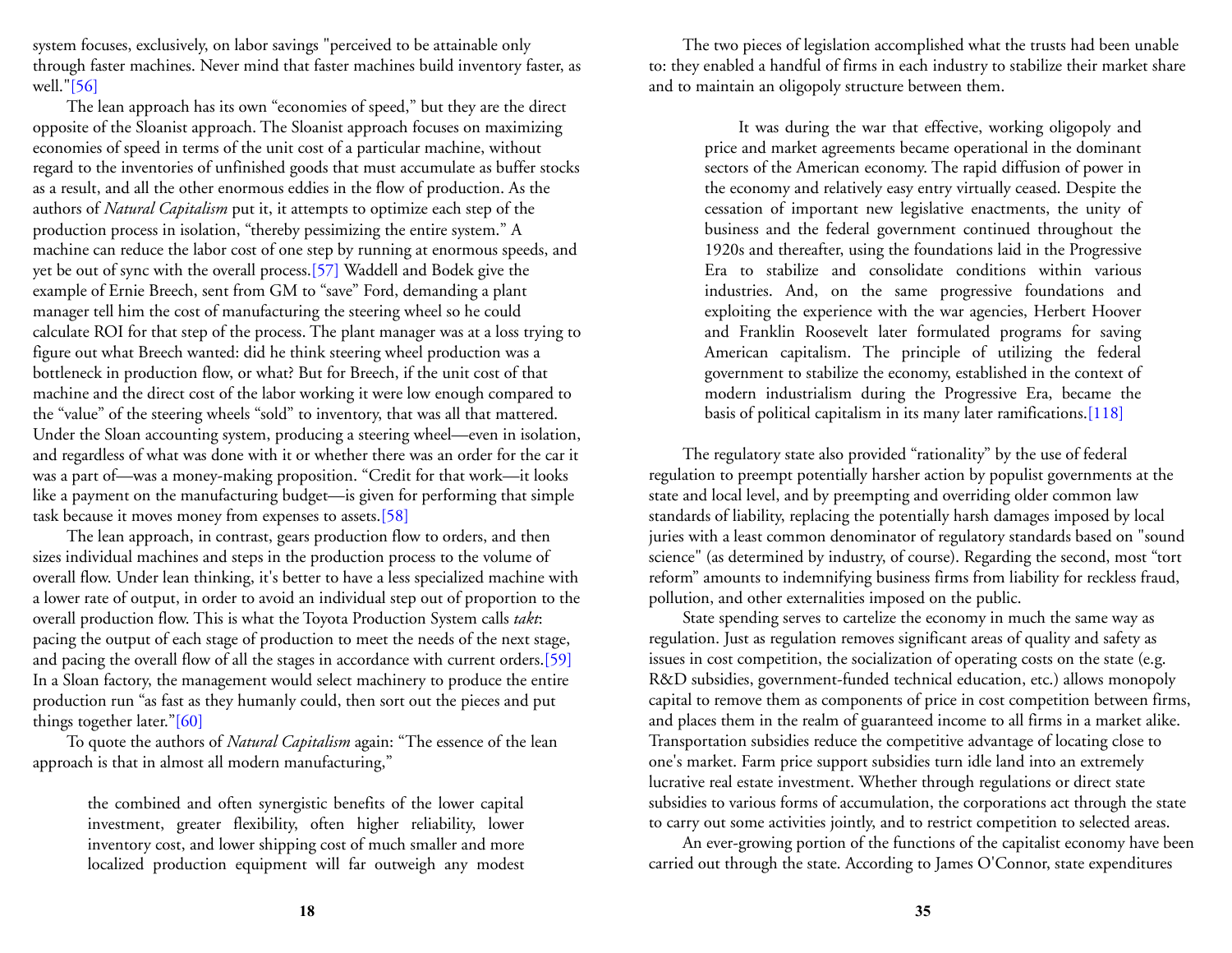If economic rationalization could not be attained by mergers and voluntary economic methods, a growing number of important businessmen reasoned, perhaps political means might succeed."[111]

Kolko provided considerable evidence that the main force behind the Progressive Era legislative agenda was big business. The Meat Inspection Act, for instance, was passed primarily at the behest of the big meat packers.[112] This pattern was repeated, in its essential form, in virtually every component of the "Progressive" regulatory agenda.

The various safety and quality regulations introduced during this period also worked to cartelize the market. As Butler Shaffer put it, the purpose of "wage, working condition, or product standards" is to "universalize cost factors and thus restrict price competition."[113] Thus, the industry is partially cartelized, to the very same extent that would have happened had all the firms in it adopted a uniform quality standard, and agreed to stop competing in that area. A regulation, in essence, is a state-enforced cartel in which the members agree to cease competing in a particular area of quality or safety, and instead agree on a uniform standard which they establish through the state. And unlike private cartels, which are unstable, no member can seek an advantage by defecting.

More importantly, the FTC and Clayton Acts reversed the long trend toward competition and loss of market share and made stability possible.

> The provisions of the new laws attacking unfair competitors and price discrimination meant that the government would now make it possible for many trade associations to stabilize, for the first time, prices within their industries, and to make effective oligopoly a new phase of the economy. $[114]$

The Federal Trade Commission created a hospitable atmosphere for trade associations and their efforts to prevent price cutting.[115] Shaffer, in *In Restraint* of Trade, provides a detailed account of the functioning of these trade associations, and their attempts to stabilize prices and restrict "predatory price cutting," through assorted codes of ethics.<sup>[116]</sup> Specifically, the trade associations established codes of ethics directly under FTC auspices that had the force of law. Prominent among the list of unfair business practices were "selling of goods below cost or below published list of prices for purpose of injuring competitor" and "use of inferior materials or deviation from standards."[117] The second item, in practice, criminalized innovation by individual companies faster than an industry as a whole was willing to agree on.

decreases in its narrowly defined "efficiency" per process step. It's more efficient overall, in resources and time and money, to scale production properly, using flexible machines that can quickly shift between products. By doing so, all the different processing steps can be carred out immediately adjacent to one another with the product kept in continuous flow. The goal is to have no stops, no delays, no backflows, no inventories, no expediting, no bottlenecks, no buffer stocks, and no muda [waste]. [61]

The contrast is illustrated by a couple of examples from Natural Capitalism: an overly "efficient" grinding machine at Pratt & Whitney, and a cola bottling machine likewise oversized in relation to its task:

> The world's largest maker of jet engines for aircraft had paid \$80 million for a "monument"-state-of-the-art German robotic grinders to make turbine blades. The grinders were wonderfully fast, but their complex computer controls required about as many technicians as the old manual production system had required machinists. Moreover, the fast grinders required supporting processes that were costly and polluting. Since the fast grinders were meant to produce big, uniform batches of product, but Pratt & Whitney needed agile production of small, diverse batches, the twelve fancy grinders were replaced with eight simple ones costing one-fourth as much. Grinding time increased from 3 to 75 minutes, but the throughput time for the entire process decreased from 10 days to 75 minutes because the nasty supporting processes were eliminated.

> Viewed from the whole-system perspective of the complete production process, not just the grinding step, the big machines had been so fast that they slowed down the process too much, and so automated that they required too many workers. The revised production system, using a high-wage traditional workforce and simple machines, produced \$1 billion of annual value in a single room easily surveyable from a doorway. It cost half as much, worked 100 times faster, cut changeover time from 8 hours to 100 seconds, and would have repaid its conversion costs in a year even if the sophisticated grinders were simply scrapped.[62]

In the cola industry, the problem is "the mismatch between a very small-scale operation—drinking a can of cola—and a very large-scale one, producing it." The most "efficient" large-scale bottling machine creates enormous batches that are out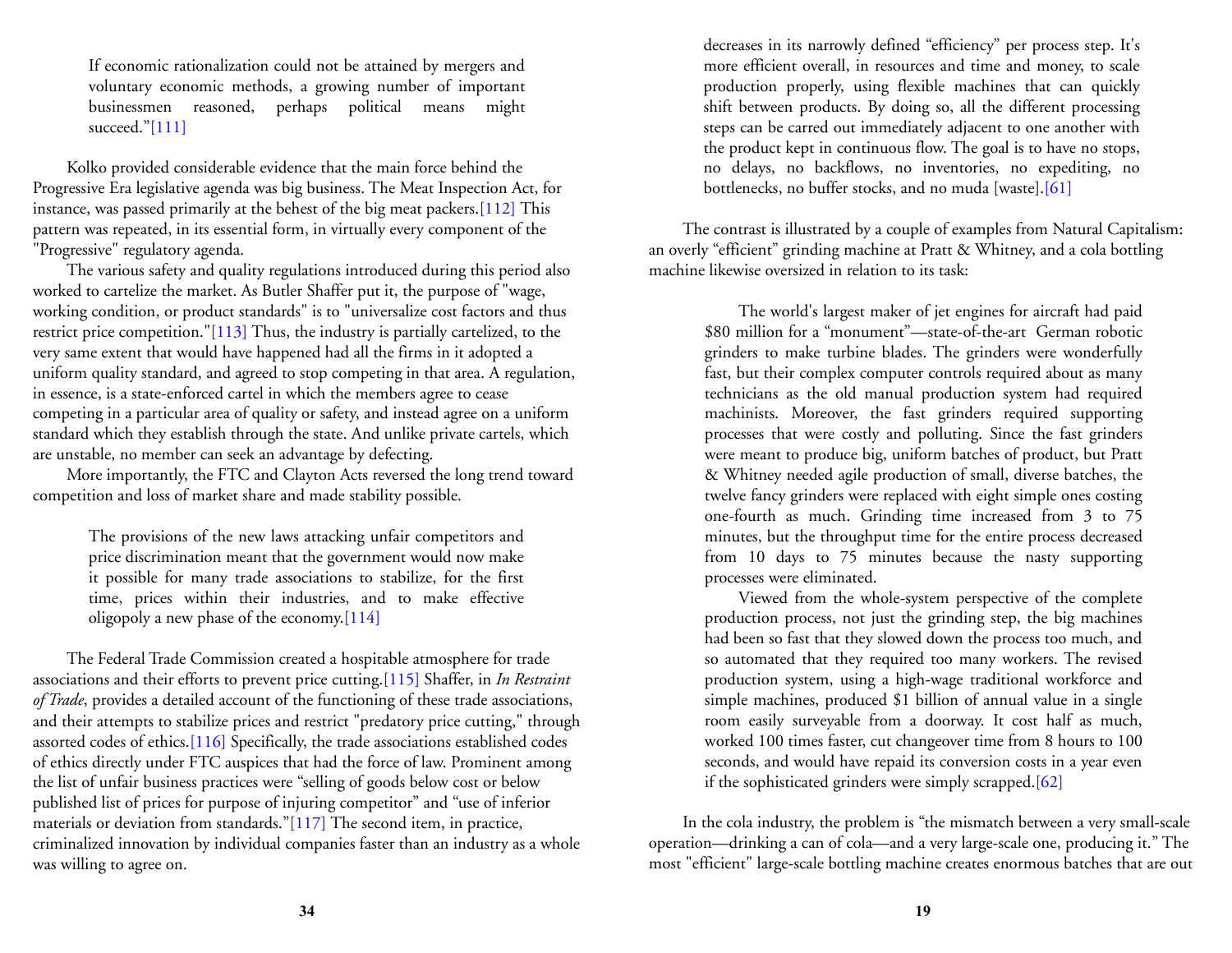of scale with the distribution system, and result in higher unit costs overall than would modest-sized local machines that could immediately scale production to demand-pull. The reason is the excess inventories that glut the system, and the "pervasive costs and losses of handling, transport, and storage between all the elephantine parts of the production process." As a result, "the giant cola-canning machine may well cost *more* per delivered can than a small, slow, unsophisticated machine that produces the cans of cola locally and immediately on receiving an order from the retailer."[63]

In a genuine lean factory, managers are hounded in daily meetings about meeting the numbers for inventory reduction and reduction of cycle time, in the same way that they're hounded on a daily basis to reduce direct labor hours and increase ROI in a Sloanist factory. James Womack et al, in The Machine That Changed the World, recount an amusing anecdote about a delegation of lean production students from Corporate America touring a Toyota plant. Reading a question on their survey form as to how many days of inventory were in the plant, the Toyota manager politely asked whether the translator could have meant *minutes* of inventory.<sup>[64]</sup>

As Mumford put it, "Measured by effective work, that is, human effort transformed into direct subsistence or into durable works of art and technics, the relative gains of the new industry were pitifully small."[65] The amount of wasted resources and crystallized labor embodied in the enormous warehouses of Sloanist factories and the enormous stocks of goods in process, the mushrooming cost of marketing, the "warehouses on wheels," and the mountains of discarded goods in the landfills that could have been repaired for a tiny fraction of the cost of replacing them, easily outweigh the savings in unit costs from mass production itself. The cost savings from mass production are more than offset by the costs of mass distribution.

Chandler's model of production resulted in the adoption of increasingly specialized, asset-specific production machinery:

> The large industrial enterprise continued to flourish when it used capital-intensive, energy-consuming, continuous or largebatch production technology to produce for mass markets.[66]

> The ratio of capital to labor, materials to labor, energy to labor, and managers to labor for each unit of output became higher. Such high-volume industries soon became capitalintensive, energy-intensive, and manager-intensive. [67]

Of course this view is fundamentally wrong-headed. To regard a particular machine as "more efficient" based on its unit costs taken in isolation is sheer idiocy. If the costs of idle capacity are so great as to elevate unit costs above those of less

corporation from the destructive effects of price competition. At first the effort was mainly private, reflected in the trust movement at the turn of the 20th century. Chandler celebrated the first, private efforts toward consolidation of markets as a step toward rationality:

American manufacturers began in the 1870s to take the initial step to growth by way of merger—that is, to set up nationwide associations to control price and production. They did so primarily as a response to the continuing price decline, which became increasingly impressive after the panic of 1873 ushered in a prolonged economic depression.[108]

The process was further accelerated by the Depression of the 1890s, with mergers and trusts being formed through the beginning of the next century in order to control price and output: "the motive for merger changed. Many more were created to replace the association of small manufacturing firms as the instrument to maintain price and production schedules."[109]

From the turn of the twentieth century on, there was a series of attempts by J.P. Morgan and other promoters to create some institutional structure for the corporate economy by which price competition could be regulated and their respective market shares stabilized. "It was then," Paul Sweezy wrote,

> that U.S. businessmen learned the self-defeating nature of pricecutting as a competitive weapon and started the process of banning it through a complex network of laws (corporate and regulatory), institutions (e.g., trade associations), and conventions (e.g., price leadership) from normal business practice.[110]

But all these attempts at private cartelization were failures: the trusts were less efficient than their smaller competitors. They immediately began losing market share to less leveraged firms outside the trusts. The dominant trend, despite attempts to suppress it, was competition. The trusts were miserable failures. Subsequent attempts to cartelize the economy, therefore, enlisted the state.

As recounted by Kolko, the main force behind the Progressive Era regulatory agenda was big business itself, the goal being to restrict price and quality competition and to reestablish the trusts under the aegis of government. His thesis was that, "contrary to the consensus of historians, it was not the existence of monopoly that caused the federal government to intervene in the economy, but the lack of it." In the face of the resounding failure of voluntary private cartels, big business acted instead to cartelize itself through the state—hence, the Progressive regulatory agenda.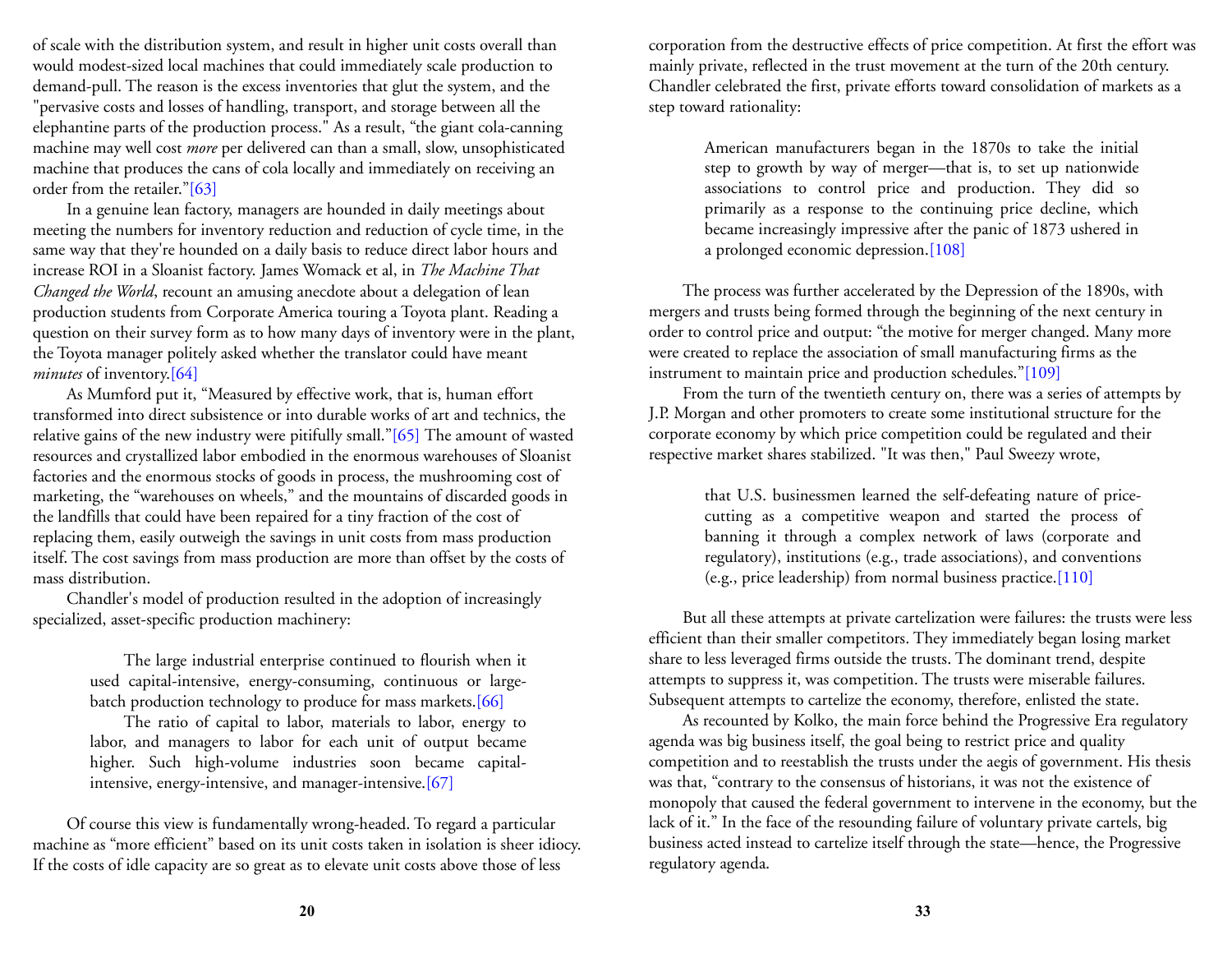above, and all the techniques of demand management, the system chronically tends toward excess productive capacity and insufficient demand. Large, massproduction industry is unable to survive without the government guaranteeing an outlet for its overproduction. As Paul Baran and Paul Sweezy put it, monopoly capitalism

tends to generate ever more surplus, yet it fails to provide the consumption and investment outlets required for the absorption of a rising surplus and hence for the smooth working of the system. Since surplus which cannot be absorbed will not be produced, it follows that the normal state of the monopoly capitalist economy is stagnation. With a given stock of capital and a given cost and price structure, the system's operating rate cannot rise above the point at which the amount of surplus produced can find the necessary outlets. And this means chronic underutilization of available human and material resources.... Left to itself—that is to say, in the absence of counteracting forces which are no part of what may be called the "elementary logic" of the system-monopoly capitalism would sink deeper and deeper into a bog of chronic depression.[106]

The state, faced by chronic crises of overaccumulation and overproduction, adopted policies described by Gabriel Kolko as "political capitalism."

> Political capitalism is the utilization of political outlets to attain conditions of stability, predictability, and security-to attain rationalization-in the economy. Stability is the elimination of internecine competition and erratic fluctuations in the economy. Predictability is the ability, on the basis of politically stabilized and secured means, to plan future economic action on the basis of fairly calculable expectations. By security I mean protection from the political attacks latent in any formally democratic political structure. I do not give to rationalization its frequent definition as the improvement of efficiency, output, or internal organization of a company; I mean by the term, rather, the organization of the economy and the larger political and social spheres in a manner that will allow corporations to function in a predictable and secure environment permitting reasonable profits over the long run.[107]

The state played a major role in cartelizing the economy, to protect the large

specialized machinery, at the levels of spontaneous demand occurring without push marketing, and if the market area required for full utilization of capacity results in distribution costs greater than the unit cost savings from specialized machinery, then the expensive product-specific machinery is, in fact, less efficient.

Galbraith and Chandler wrote as though the adoption of the machinery were enough to automatically increase efficiency, in and of itself, regardless of how much money had to be spent elsewhere to "save" that money.

But if we approach things from the opposite direction, we can see that flexible manufacturing with easily redeployable assets makes it feasible to shift quickly from product to product in the face of changing demand, and thus eliminates the imperative of controlling the market. As Barry Stein said,

if firms could respond to local conditions, they would not need to control them. If they must control markets, then it is a reflection of their lack of ability to be adequately responsive.[68]

...Consumer needs, if they are to be supplied efficiently, call increasingly for organizations that are more flexibly arranged and in more direct contact with those customers. The essence of planning, under conditions of increasing uncertainty, is to seek better ways for those who have the needs to influence or control the productive apparatus more effectively, not less.

Under conditions of rapid environmental change, implementing such planning is possible only if the "distance" between those supplied and the locus of decision-making on the part of those producing is reduced.... But it can be shown easily in information theory that the feedback—information linking the environment and the organization attempting to service that environment-necessarily becomes less accurate or less complete as the rate of change of data increases, or as the number of steps in the information transfer process continues.

Stein suggested that Galbraith's solution was to suppress the turbulence: "to control the changes, in kind and extent, that the society will undergo."[69] But far better, he argues, would be "a value shift that integrates the organization and the environment it serves."

This problem is to be solved not by the hope of better planning on a large scale..., but by the better integration of productive enterprises with the elements of society needing that production.

Under conditions of rapid change in an affluent and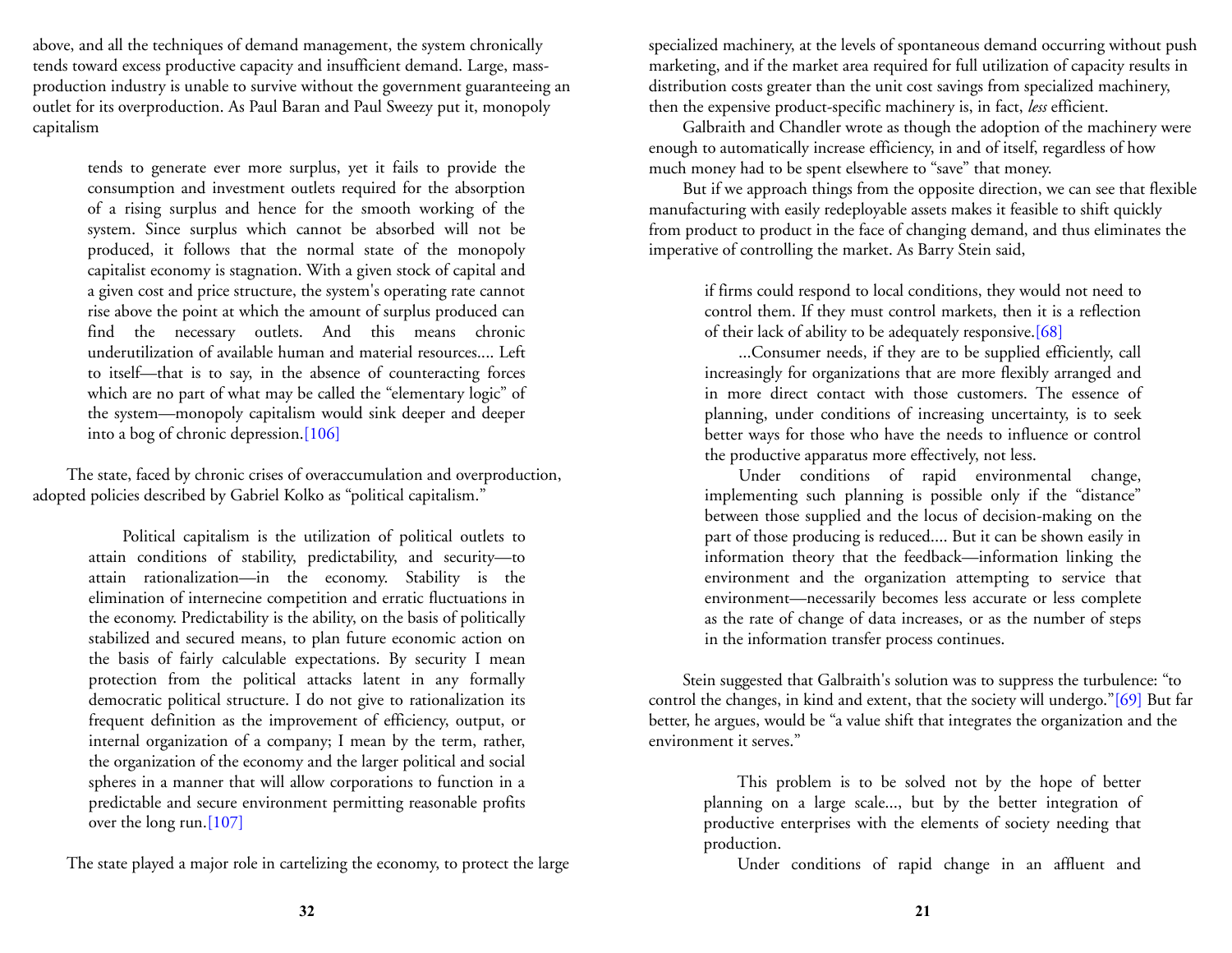complex society, the only means available for meeting differentiated and fluid needs is an array of producing units small enough to be in close contact with their customers, flexible enough to produce for *their* demands, and able to do so in a relatively short time.... It is a contradiction in terms to speak of the necessity for units large enough to control their environment, but producing products which in fact no one may want![70]

As to the problem of planning-large firms are said to be needed here because the requirements of sophisticated technology and increasingly specialized knowledge call for long lead times to develop, design, and produce products. Firms must therefore have enough control over the market to assure that the demand needed to justify that time-consuming and costly investment will exist. This argument rests on a foundation of sand; first, because the needs of society should *precede*, not follow, decisions about what to produce, and second, because the data do not substantiate the need for large production organizations except in rare and unusual instances, like space flight. On the contrary, planning for social needs requires organizations and decision-making capabilities in which the feedback and interplay between productive enterprises and the market in question is accurate and timely-conditions more consistent with smaller organizations than large ones.[71]

In short, mass production requires supply-push distribution to guarantee a market before production takes place.

Although Galbraith and Chandler commonly justified the corporation's power over the market in terms of its social benefits, they had things exactly backward. The "technostructure" can survive because it is enabled to be less responsive to consumer demand. An oligopoly firm in a cartelized industry, in which massive, inefficient bureaucratic corporations share the same bureaucratic culture, is protected from competition. The "innovations" Chandler so prizes are able to succeed because they are determined by the organization for its own purposes, and the organization has the power to impose top-down "change" on a cartelized market, with little regard to consumer preferences, instead of responding flexibly to them. The large corporate organization is not more efficient at accomplishing goals received from outside; it is more efficient at accomplishing goals it sets for itself for its own purposes, and then using its power to adapt the rest of society to those goals.

So to turn to our original point, the apostles of mass production have all, at least tacitly, identified the superior efficiency of the large corporation with its control over the external environment. Sloanist mass production subordinates the system, frankly admitted all of these things. In fact, far from regarding it as an "admission," he treated it as a feature of the system. He explicitly equated "prosperity" to the rate of flow of material through the system and the speed of production and distribution—without any regard to whether the rate of "flow" was twice as fast because people were throwing stuff in the landfills twice as fast to keep the pipelines from clogging up.

> The new middle managers did more than devise ways to coordinate the high-volume flow from suppliers of raw materials to consumers. They invented and perfected ways to expand markets and to speed up the processes of production and distribution. Those at American Tobacco, Armour, and other mass producers of low-priced packaged products perfected techniques of product differentiation through advertising and brand names that had been initially developed by mass marketers, advertising agencies, and patent medicine makers. The middle managers at Singer were the first to systematize personal selling by means of door-to-door canvassing; those at McCormick among the first to have franchised dealers using comparable methods. Both companies innovated in installment buying and other techniques of consumer credit.[105]

In other words, the Sloanist system Chandler idealized was more "efficient" because it was better at persuading people to throw stuff away so they could buy more, and better at producing substandard shit that would *have* to be thrown away in a few years. Only a liberal of the mid-20th century, writing at the height of consensus capitalism, at a time when the first rumblings of New Left critique were only just issuing from Port Huron, and when his own establishment liberalism was as yet utterly untainted by the thinnest veneer of greenwash, could write such a thing from the standpoint of an enthusiast.

The overall system was a "solution" in search of a problem. State subsidies and mercantilism gave rise to centralized, overcapitalized industry, which led to overproduction, which led to the need to find a way of creating demand for lots of crap that nobody wanted.

#### **Political Capitalism**

Despite all the state intervention up front to make the centralized corporate economy possible, state intervention is required afterward as well as before in order to keep the system running. Despite all the microeconomic mechanisms described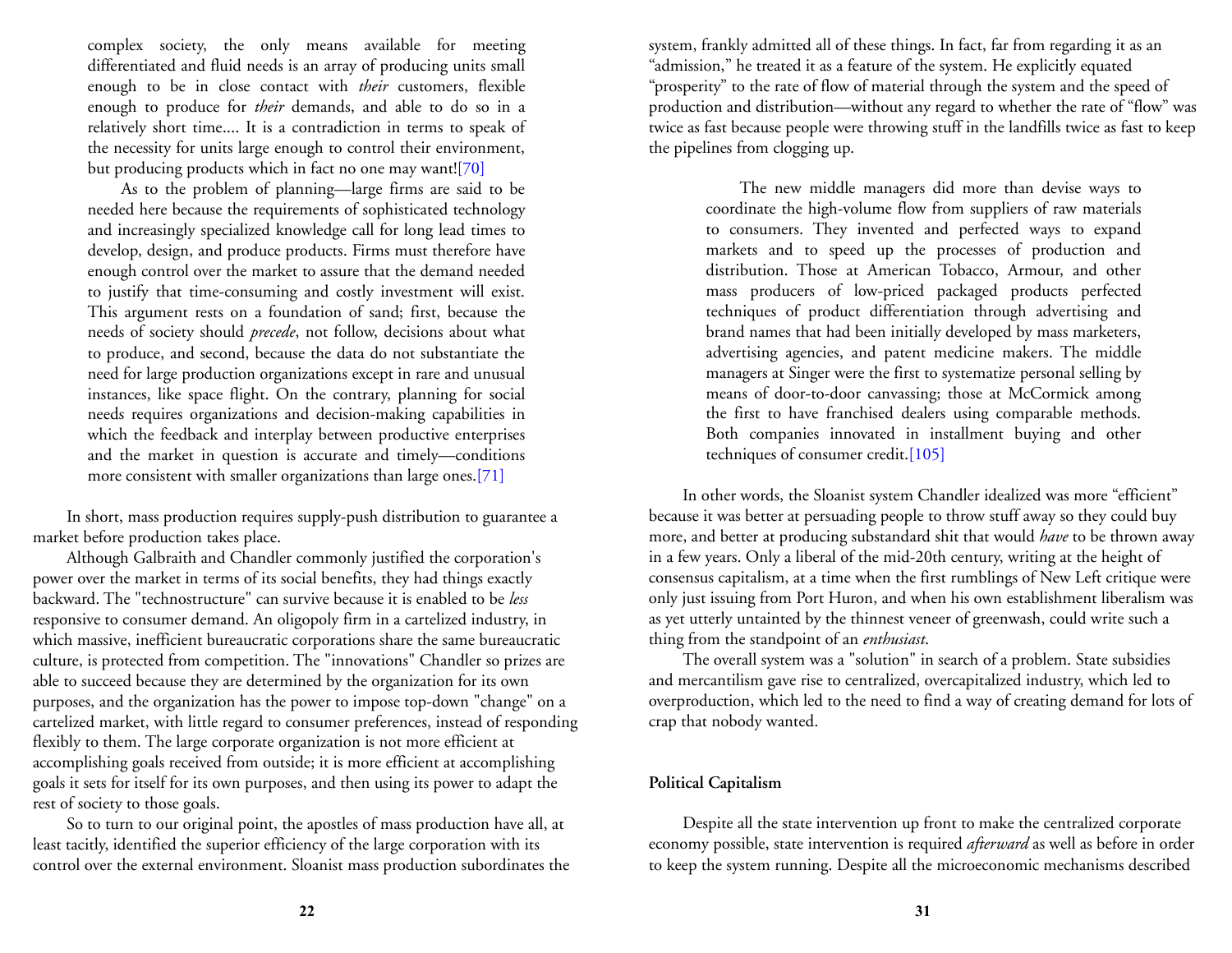The advantage of brand specification, from the perspective of the producer, is that it "lifts a product out of competition":[101] "the prevalence of brand specification has all but destroyed the normal basis upon which true competitive prices can be established."[102] As Barry Stein described it, branding "convert[s] true commodities to apparent tailored goods, so as to avoid direct price competition in the marketplace."

packaging, distinctions introduced—elaborate The exhortative advertising and promotion that asserts the presence of unmeasurable values, and irrelevant physical modification (colored toothpaste)-do not, in fact, render these competing products "different" in any substantive sense, but to the extent that consumers are convinced by these distinctions and treat them as if they were different, product loyalty is generated.[103]

Under the old regime, competition between identifiable producers of bulk goods enabled grocers to select the highest quality bulk goods, while providing them to customers at the lowest price. Brand specification, on the other hand, relieves the grocer of the responsibility for standing behind his merchandise and turns him into a mere stocker of shelves with the most-requested brands.

The process went on until-decades later-the very idea of a return to price competition in the production of goods, instead of brand-name competition for market share, would strike manufacturers with horror. Price competition is the worst nightmare of the oligopoly manufacturer and the advertising industry:

> At the annual meeting of the U.S. Association of National Advertisers in 1988, Graham H. Phillips, the U.S. Chairman of Ogilvy & Mather, berated the assembled executives for stooping to participate in a "commodity marketplace" rather than an image-based one. "I doubt that many of you would welcome a commodity marketplace in which one competed solely on price, promotion and trade deals, all of which can be easily duplicated by competition, leading to ever-decreasing profits, decay, and eventual bankruptcy."

> Others spoke of the importance of maintaining "conceptual value-added," which in effect means adding nothing but marketing. Stooping to compete on the basis of real value, the agencies ominously warned, would speed not just the death of the brand, but corporate death as well.[104]

It's telling that Chandler, the apostle of the great "efficiencies" of this entire

consumer, and the rest of outside society, to the institutional needs of the corporation.

Chandler himself admitted as much, in discussing what he called a strategy of "productive expansion." Big business added new outlets that permitted it to make "more complete use" of its "centralized services and facilities."[72] In other words, "efficiency" is defined by the existence of "centralized facilities," as such; efficiency is then promoted by finding ways to make people buy the stuff the centralized facilities can produce running at full capacity. These theories amount, in practice, to a circular argument that oligopoly capitalism is "successful" because it is most efficient at achieving the ends of oligopoly capitalism.

Chandler's version of "successful development" is a roaring success indeed, if we start with the assumption that society should be reengineered to desire what the technostructure wants to produce.

#### Microeconomic Institutional Forms for Providing Stability

In keeping with the need for stability and control Galbraith described above, the technostructure resorted to organizational expedients within the corporate enterprise to guarantee reliable outlets for production and provide long-term predictability in the availability and price of inputs. These expedients can be summed up as replacing the market price mechanism with planning.

> A firm cannot usefully foresee and schedule future action or prepare for contingencies if it does not know what its prices will be, what its sales will be, what its costs including labor and capital costs will be and what will be available at these costs.... Much of what the firm regards as planning consists in minimizing or getting rid of market influences.[73]

Galbraith described three institutional expedients taken by the technostructure to control the uncertainties of the market and permit long-term predictability: vertical integration, the use of market power to control suppliers and outlets, and long-term contractual arrangements with suppliers and outlets.  $[74]$ 

In vertical integration, "[t]he planning unit takes over the source of supply or the outlet; a transaction that is subject to bargaining over prices and amounts is thus replaced with a transfer within the planning unit."[75]

One of the most important forms of "vertical integration" is the choice to "make" rather than "buy" credit—replacing the external credit markets with internal finance through retained earnings. [76] The theory that management is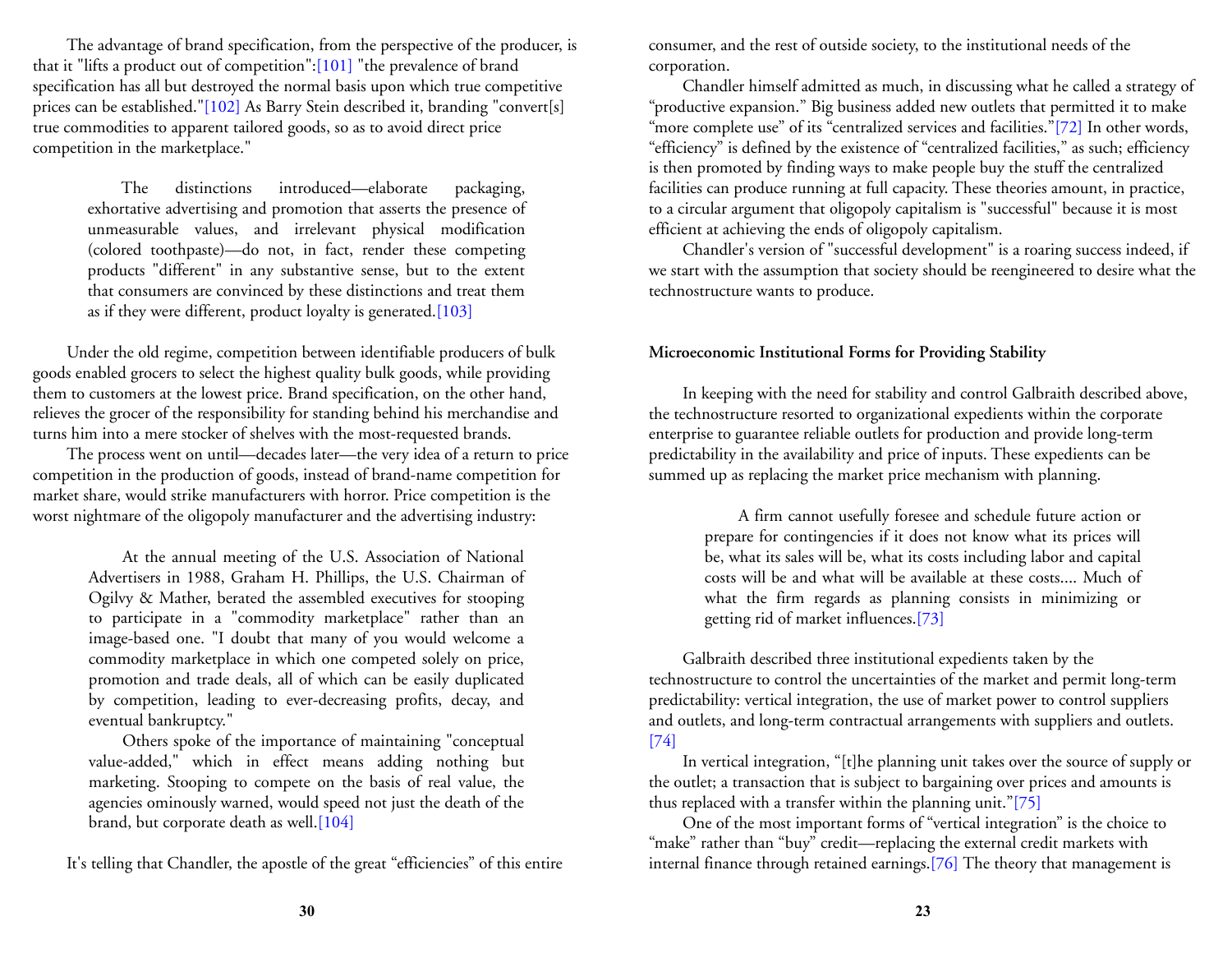controlled by outside capital markets assumes a high degree of dependence on outside finance. But in fact management's first line of defense, in maintaining its autonomy from shareholders and other outside interests, is to *minimize* its reliance on outside finance. Management tends to finance new investments as much as possible with retained earnings, followed by debt, with new issues of shares only as a last resort. [77] Issues of stock are important sources of investment capital only for startups and small firms undertaking major expansions.[78] Most corporations finance a majority of their new investment from retained earnings, and tend to limit investment to the highest priorities when retained earnings are scarce.[79] As Doug Henwood says, in the long run "almost all corporate capital expenditures are internally financed, through profits and depreciation allowances." Between 1952 and 1995, almost 90% of investment was funded from retained earnings.[80]

Market control "consists in reducing or eliminating the independence of action of those to whom the planning unit sells or from whom it buys," while preserving "the outward form of the market." Market power follows from large size in relation to the market. A decision to buy or not to buy, as in the case of General Motors and its suppliers, can determine the life or death of a firm. What's more, large manufacturers always have the option of vertical integration—making a part themselves instead of buying it—to discipline suppliers. "The option of eliminating a market is an important source of power for controlling it."[81]

Long-term contracting can reduce uncertainty by "specifying prices and amounts to be provided or bought for substantial periods of time." Each large firm creates a "matrix of contracts" in which market uncertainty is eliminated as much as possible.[82]

The use of contracts to stabilize input availability and price is exemplified, in particular, by the organizational expedients to stabilize wages and reduce labor turnover under the American labor regime. The purpose of the Wagner regime, created under the New Deal, was "by stabilizing wages and employment, to insulate the cost of a major element of production from the flux of a market economy."[83] From management's perspective, the sort of bureaucratized industrial union established under Wagner had the primary purposes of enforcing contracts on the rank and file and suppressing wildcat strikes. The corporate liberal managers who were most open to industrial unionism in the 1930s were, in many cases, the same people who had previously relied on company unions and works councils. Their motivation, in both cases, was the same. For example, GE's Gerard Swope, one of the most "progressive" of corporate liberals and the living personification of the kinds of corporate interests that backed FDR, had attempted in 1926 to get the AFL's William Green to run GE's works council system. [84]

Another institutional expedient of Galbraith's technostructure is to regulate the pace of technical change, with the oligopoly firms in an industry colluding to introduce innovation at a rate that maximizes returns. Or as Paul Goodman put it, pressure distribution offers a solution.

It is the factory which has decided to produce trade-marked, uniform, packaged, individualized, and nationally advertised products, and which has to establish itself in the national market by persuading distributors to pay a higher than normal price for its brand, which has had to turn to high pressure distribution. Such a factory has a selling problem of a very different nature from that of factories which are content to sell only where and to whom they can sell most efficiently.[96]

For those whose low overhead permits them to produce in response to consumer demand, marketing is relatively cheap. Rather than expending enormous effort to make people buy their product, they can just fill the orders that come in. When demand for the product must be created, the effort (to repeat Borsodi's metaphor) is comparable to that of making water run uphill. Mass advertising is only a small part of it. Even more costly is direct mail advertising and door-to-door canvassing by salesmen to pressure grocers in a new market to stock one's goods, and canvassing of grocers themselves by sales reps.[97] The costs of advertising, packaging, brand differentiation, etc., are all costs of overcoming sales resistance that only exist because production is divorced from demand rather than driven by it.

And this increased marginal cost of distribution for output above the natural level of demand results, in accordance with Ricardo's law of rent, in higher average price for all goods.[98] For those who can flexibly respond to demand, also, predictability of consumer demand doesn't matter that much. Of the grocer, for example, Borsodi pointed out that the customer would always have to eat, and would continue to do so without a single penny of high pressure marketing. It was therefore a matter of indifference to the grocer whether the customer ate some particular product or brand name; he would stock whatever goods the customer preferred, as his existing stocks were used up, and change his orders in keeping with changes in customer preference. To the manufacturer, on the other hand, it is of vital importance that the customer buy (say) mayonnaise in particular—and not just mayonnaise, but his particular brand of mayonnaise.[99]

And the proliferation of brand names with loyal followings raises the cost of distribution considerably: rather than stocking generic cornflakes in bulk commodity form, and replacing the stock as it is depleted, the grocer must maintain large enough stocks of all the (almost identical) popular brands to ensure against running out, which means slower turnover and more wasted shelf space. This is another illustration of the same general principle we've already seen: push distribution results in the costly disruption of flow by stagnant eddies and flows, in the form of ubiquitous inventories.[100]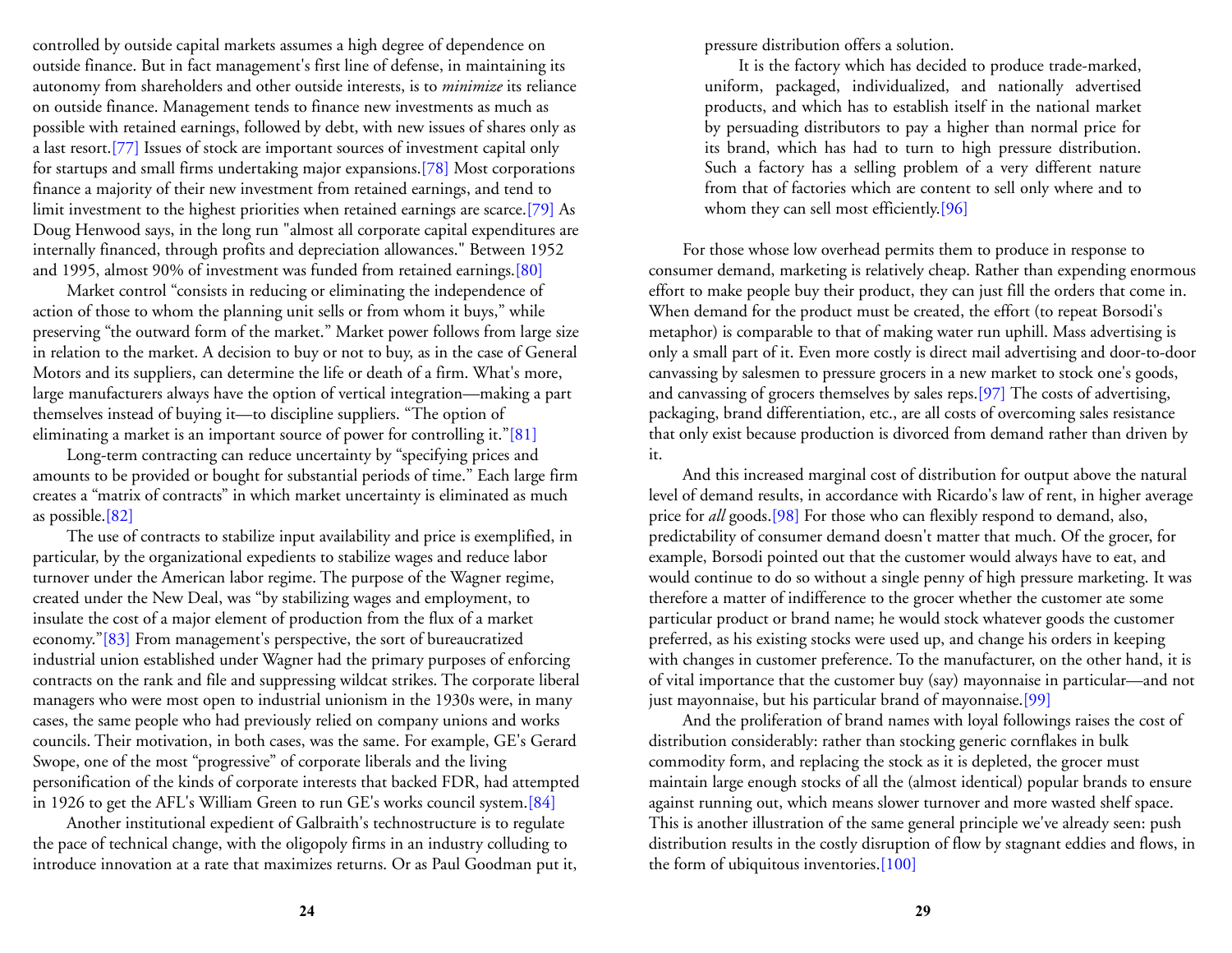producers geared production to the level of demand that was relayed to them by the retailers' orders. Drugs, likewise, were typically compounded by the druggist on-premises to the physician's specifications, from generic components.[92] Production was driven by orders from the grocer, as customers used up his stock of bulk goods.

Under the new "push" system, the producers appealed directly to the consumer through brand-name advertising, and relied on pressure on the grocer to create demand for what they chose to produce. Brand loyalty helps to stabilize demand for a particular manufacturer's product, and eliminate the fluctuation of demand that accompanies price competition in pure commodities.

The problem was that the consumer, under the new regime of Efficiency, paid about four times as much for trademarked flour, sugar, etc., as he had paid for bulk goods under the old "inefficient" system.[93] Under the old regime, the grocer was a purchasing agent for the customer; under the new, he was a marketing agent for the producer.

Distribution costs are increased still further by the fact that larger-scale production and greater levels of capital intensiveness increase the unit costs resulting from idle capacity, and thereby (as we saw in the last chapter) greatly increase the resources devoted to highpressure, "push" forms of marketing.

Borsodi's book The Distribution Age was an elaboration of the fact that production costs fell by perhaps a fifth between 1870 and 1920, even as the cost of marketing and distribution nearly tripled. [94] The modest reduction in unit production cost was more than offset by the increased costs of distribution and high-pressure marketing. "[E]very part of our economic structure," he wrote, was "being strained by the strenuous effort to market profitably what modern industry can produce."[95]

Distribution costs are far lower under a demand-pull regime, in which production is geared to demand. As Borsodi argued,

> ...[I]t is still a fact... that the factory which sells only in its natural field because that is where it can serve best, meets little salesresistance in marketing through the normal channels of distribution. The consumers of such a factory are so "close" to the manufacturer, their relations are so intimate, that buying from that factory has the force of tradition. Such a factory can make shipment promptly; it can adjust its production to the peculiarities of its territory, and it can make adjustments with its customers more intelligently than factories which are situated at a great distance. High pressure methods of distribution do not seem tempting to such a factory. They do not tempt it for the very good reason that such a factory has no problem to which high

a handful of manufacturers control the market, "competing with fixed prices and slowly spooned-out improvements."[85]

#### **Mass Consumption to Absorb Surplus**

Mass production divorces production from consumption. The rate of production is driven by the imperative of keeping the machines running at full capacity so as to minimize unit costs, rather than by customer orders. So in addition to contractual control of inputs, massproduction industry faces the imperative of guaranteeing consumption of its output by managing the consumer. It does this through push distribution, high-pressure marketing, planned obsolescence, and consumer credit.

Mass advertising serves as a tool for managing aggregate demand. According to Baran and Sweezy, the main function of advertising is "waging, on behalf of the producers and sellers of consumer goods, a relentless war against saving and in favor of consumption." And that function is integrally related to planned obsolescence:

> The strategy of the advertiser is to hammer into the heads of people the unquestioned desirability, indeed the imperative necessity, of owning the newest product that comes on the market. For this strategy to work, however, producers have to pour on the market a steady stream of "new" products, with none daring to lag behind for fear his customers will turn to his rivals for newness.

> Genuinely new or different products, however, are not easy to come by, even in our age of rapid scientific and technological advance. Hence much of the newness with which the consumer is systematically bombarded is either fraudulent or related trivially and in many cases even negatively to the function and serviceability of the product.[86]

> ....In a society with a large stock of consumer durable goods like the United States, an important component of the total demand for goods and services rests on the need to replace a part of this stock as it wears out or is discarded. Built-in obsolescence increases the rate of wearing out, and frequent style changes increase the rate of discarding.... The net result is a stepping up in the rate of replacement demand and a general boost to income and employment. In this respect, as in others, the sales effort turns out to be a powerful antidote to monopoly capitalism's